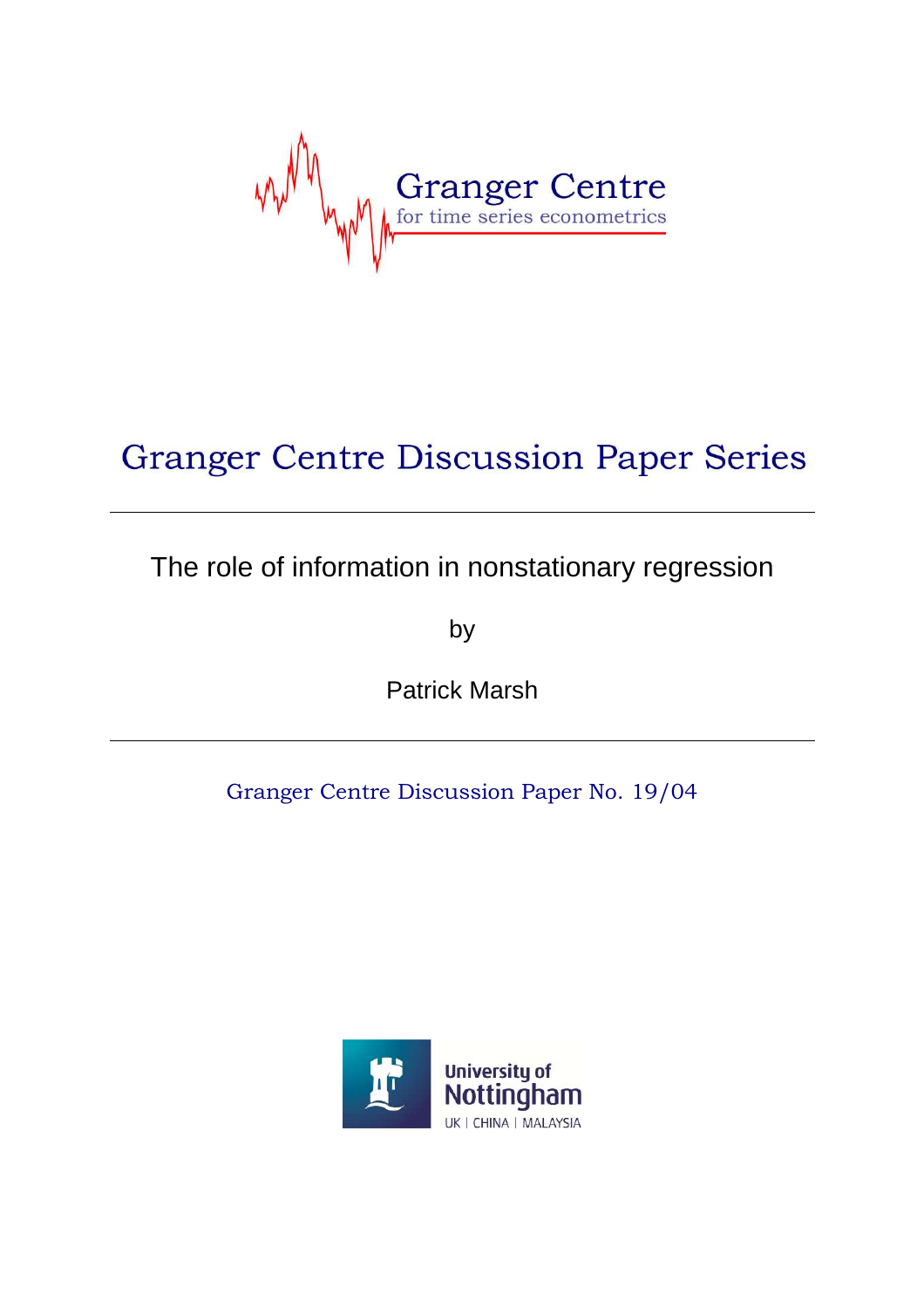## The role of information in nonstationary regression

Patrick Marsh<sup>1</sup>

School of Economics and

Granger Centre for Time Series Econometrics

University of Nottingham

University Park

NG7 2RD

email: patrick.marsh@nottingham.ac.uk

March  $4^{th}$  2019

<sup>1</sup>Thanks are due to Fabrizio Iacone, Peter Phillips and participants at seminars given at the Universities of Amsterdam, Nottingham and York.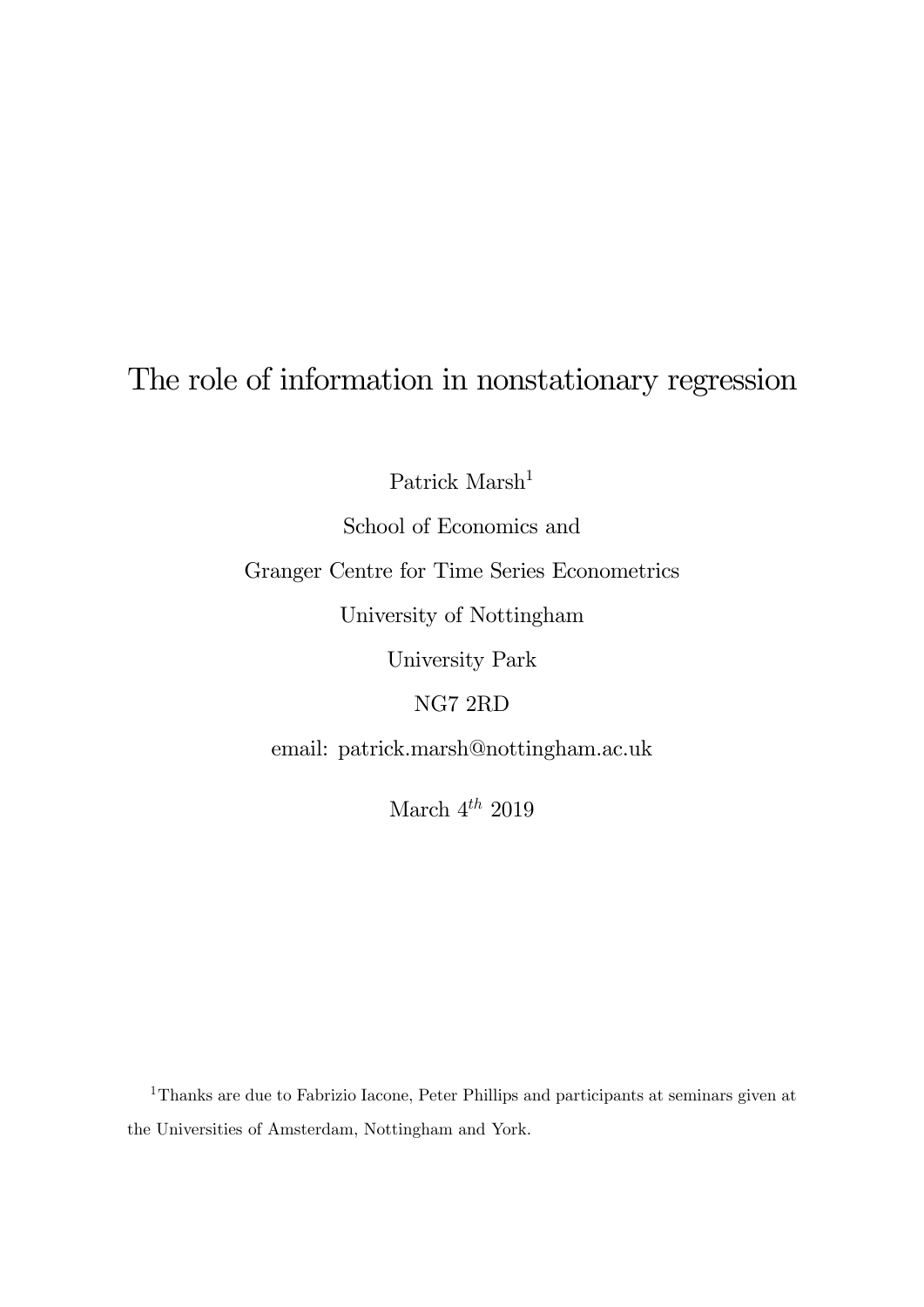#### Abstract

The role of standard likelihood based measures of information and efficiency is unclear when regressions involve nonstationary data. Typically the standardized score is not asymptotically Gaussian and the standardized Hessian has a stochastic, rather than deterministic limit. Here we consider a time series regression involving a deterministic covariate which can be evaporating, slowly evolving or nonstationary. It is shown that conditional information, or equivalently, profile Kullback-Leibler and Fisher Information remain informative about both the accuracy, i.e. asymptotic variance, of profile maximum likelihood estimators, as well as the power of point optimal invariant tests for a unit root. Specifically these information measures indicate fractional, rather than linear trends may minimize inferential accuracy. Such is confirmed in numerical experiment.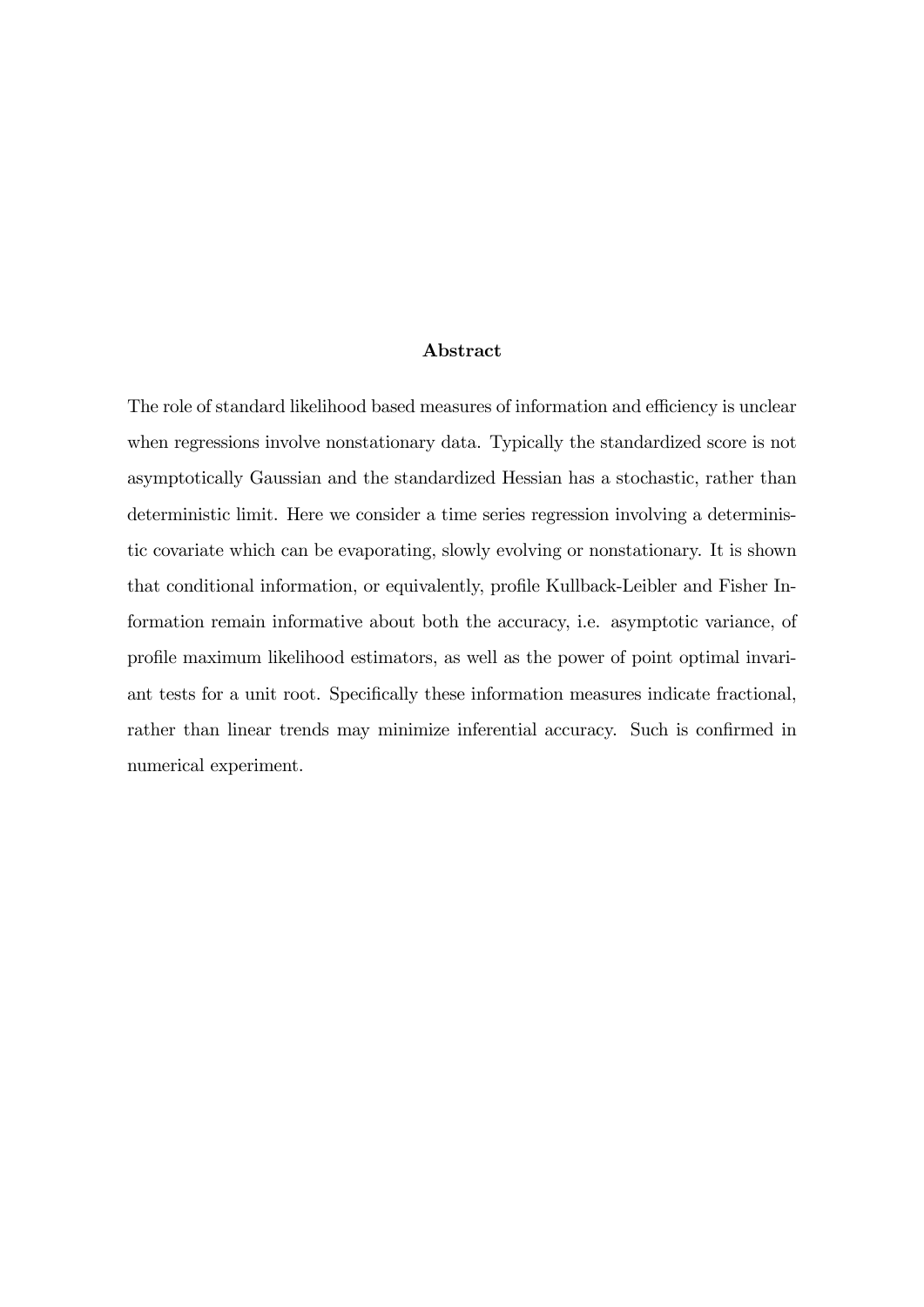### 1 Introduction

Inference in models involving nonstationary variables is challenging in two important regards. First the standard Cramér-Rao efficiency theory does not apply. Estimators are, generally, not asymptotically normal nor do their covariances converge to Fisher information. Secondly, the asymptotic analysis of such models invariably provides stochastic representations for estimators and tests, rather than their distributional properties. Fisher information, as a probability metric, is not applicable in such models. Some of the asymptotic implications of these issues are explored in Magdalinos [1], while Marsh [2] considers the finite sample properties of Kullback-Leibler divergence.

This paper considers two standard time series specifications, either

A) 
$$
y_t = d_t + \rho y_{t-1} + \varepsilon_t
$$
 or B)  $y_t = d_t + u_t$ ;  $u_t = \rho u_{t-1} + \varepsilon_t$ , (1)

for  $t = 1, ..., T$ ,  $\varepsilon_t \sim \text{iidN}(0, \sigma^2)$ . In these models  $d_t$  represents a deterministic component that will be employed to capture the effect of both stationary or ergodic as well as nonstationary covariates. Typically, interest is in inference on  $\rho$ , i.e. testing for a unit root, while if  $d_t = \alpha' x_t$  for some choice of  $x_t$ , then  $\alpha$  will be nuisance. In such circumstances conditional information, Bhapkar and Srinivasan [3] and Zhu and Reid  $[4]$ , ought be employed as a probability metric (see also Gibbs and Su  $[5]$  for different choices of such metrics) for inference about the interest parameter. Conditional information is defined for a log-likelihood  $l(\theta_1, \theta_2)$  depending on an interest parameter  $\theta_1$  and nuisance parameter  $\theta_2$  by

$$
CI_{\theta_1|\theta_2} = I_{\theta_1\theta_1} - I'_{\theta_1\theta_2} I_{\theta_2\theta_2}^{-1} I_{\theta_1\theta_2},
$$
\n(2)

where  $I_{\theta_1\theta_2} = E \left[ -\partial^2 l \left( \theta_1, \theta_2 \right) / \partial \theta_1 \partial \theta_2 \right]$ .

Since standard information theory does not apply in nonstationary models, here an analogue is defined via expectation of the stochastic limit of the scaled log-likelihood Hessian. This limit is found by first imposing the unit root, giving a preferred point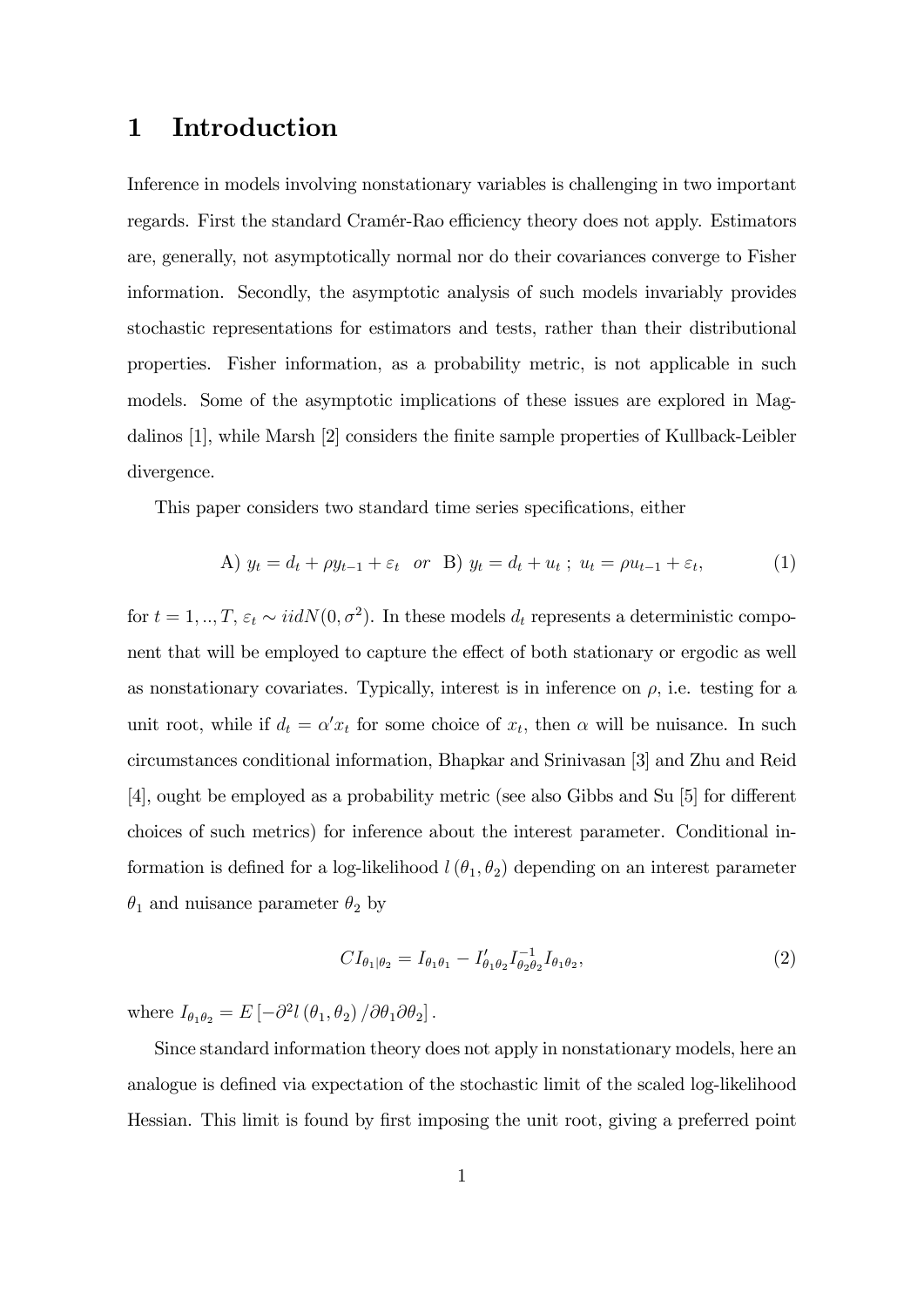(see Critchley, Marriott and Salmon [6]) probability metric analogue. It is shown that conditional information about  $\rho$  in specification A corresponds to profile Kullback-Leibler and profile Fisher information in specification B. Although this metric neither bounds nor equals the asymptotic variance of an unbiased estimator for  $\rho$ , it remains informative about inferential accuracy. Specifically, it is found that these can be convex functions: when  $d_t = \alpha t^{\beta}$  they attain a unique minimum at a value of  $\beta^* =$  $(\sqrt{6}-1)/2$  and at  $\beta^+ = (\sqrt{10}-1)/2$ , when  $d_t = \alpha_0 + \alpha_1 t^{\beta}$ . The prediction that inferential accuracy is therefore minimized at these points is supported by numerical experiment.

The analysis of unit root tests began in the context of specification A. More recently, the set-up of specification B has dominated the literature, as it permits straightforward construction of invariant tests, having distributions free of nuisance parameters. In the context of the impact of covariates in unit root testing, Elliott, Rothenberg and Stock [7] characterize the asymptotic power envelope for both a general  $d_t = o(T^{1/2})$ , as well as the linear trend case. Marsh [8] shows that Fisher Information in the maximal invariant (to a linear trend) vanishes under a unit root, while Phillips [9] considers the impact of nonlinear and slowly evolving trends. On the other hand, Hansen [10] (see also Elliott and Jansson [11] and Chrystalleni, Harvey and Leybourne [12]) explores the impact of stationary stochastic regressors in specification A. The results of this paper help shed some light on some of these findings.

The plan for the paper is as follows. Motivation for the results is provided in Section 2 via consideration of the original Dickey-Fuller [13] formulation (i.e. specification A) and the effect of stationary covariates as in Hansen  $[10]$ . The main results of the paper are provided for specification B in Section 3 while Section 4 discusses these results and Section 5 concludes. An appendix provides the proofs of the main results as well as tables and graphs for the numerical analysis.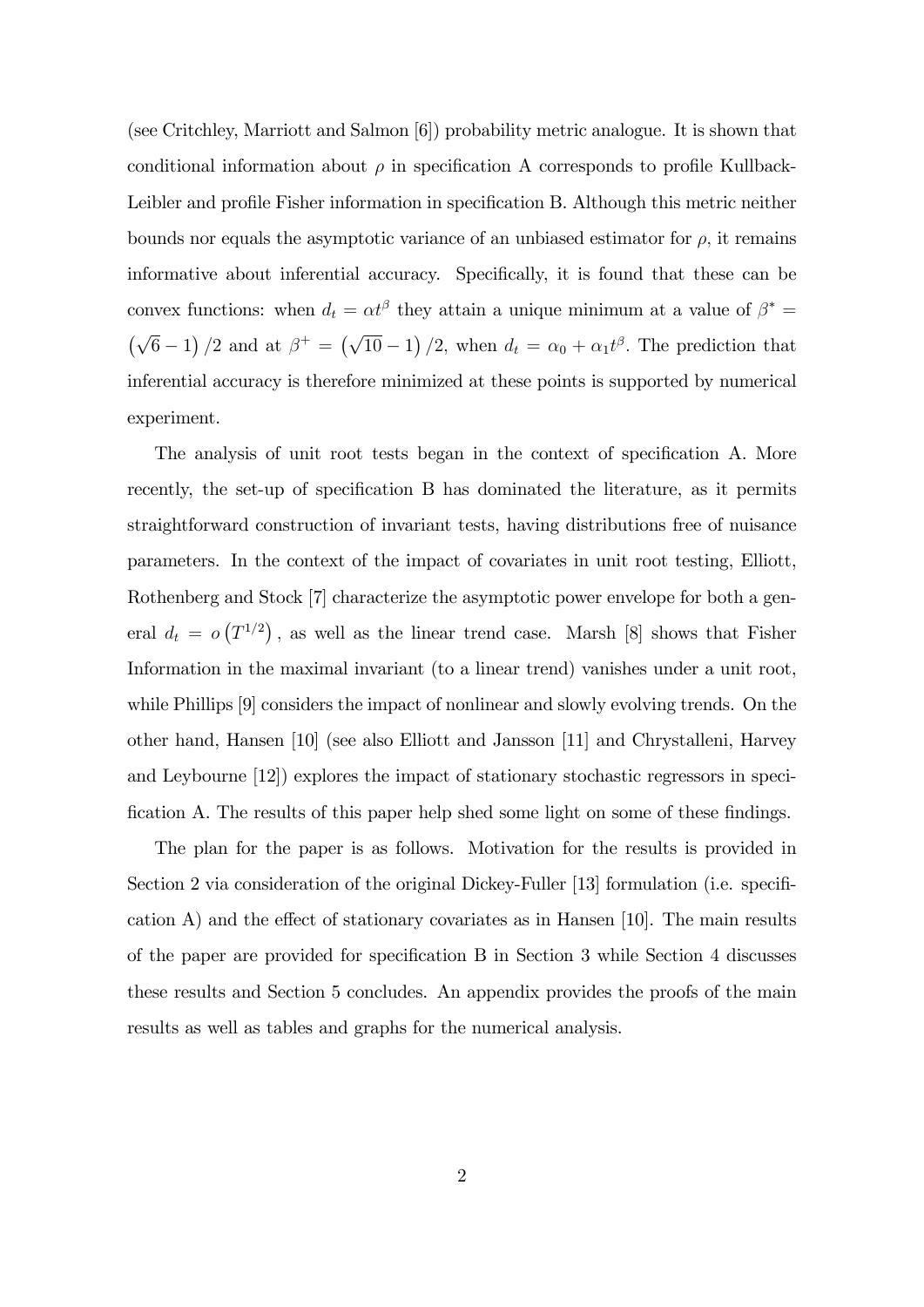### 2 Motivation via specification A

The original Dickey-Fuller [13] unit root testing framework considered a model as in specification A. And it is within this context that the power enhancement of stationary covariates, see Hansen [10], is explored. In the simplest possible set-up, suppose that

$$
\begin{pmatrix} y_t - \rho y_{t-1} \\ w_t \end{pmatrix} = \begin{pmatrix} u_t \\ v_t \end{pmatrix}, u_t \sim iid(0, \sigma^2), \quad t = 1,.., T
$$

and let  $R^2 = corr^2[u_t, v_t]$ . In Hansen [10], and also Chrystalleni, Harvey and Leybourne [11], Dickey-Fuller tests of  $H_0: \rho = 1$  in

$$
y_t = \rho y_{t-1} + \gamma w_t + \epsilon_t,
$$

are demonstrated to have powers increasing in  $R^2$ . Since in the limit of  $R^2 \to 1$  we could, in fact, observe the errors  $(y_t - \rho y_{t-1})_1^T$  $\frac{1}{1}$ , this result is to be expected, as well as having empirical importance.

Here we explore the effect of the degree of covariate trending in the context of testing  $H_0$ :  $\rho = 1$  in the context of the fitted model,

$$
y_t = \rho y_{t-1} + \alpha t^{\beta} + u_t, \qquad t = 1, ..., T,
$$
\n(3)

with  $y_0 = 0$  and where we will assume  $\beta \ge -0.5$  and that data is generated via the pure random walk,  $\Delta y_t = u_t$ . In (3) we attempt to capture the effect of the covariate via the proxy variable  $\{t^{\beta}\}_{t=1}^{T}$ , i.e. we put  $d_{t} = \alpha t^{\beta}$ . The aim is to capture the influence of different asymptotic covariate behaviour, i.e. whether the sequence  ${d_t}_{t=1}^T$  diverges or converges and at what rate, on measures of inferential accuracy for the interest parameter  $\rho$ .

Specifically, when  $-0.5 \le \beta < 0$  then  $\{t^{\beta}\}\$ is an 'evaporating' trend, and captures the effect of an ergodic regressor, in that when  $H_0$  is true  $E[\Delta y_t]$  converges to a constant (zero, in the simplest case). Instead, when  $\beta > 0$ ,  $E[\Delta y_t]$  diverges. For  $0 \leq \beta \leq 0.5$  Elliott, Rothenberg and Stock [7] term the trend as being 'slowly evolving', although non-stationary. Since a pure random walk has stochastic order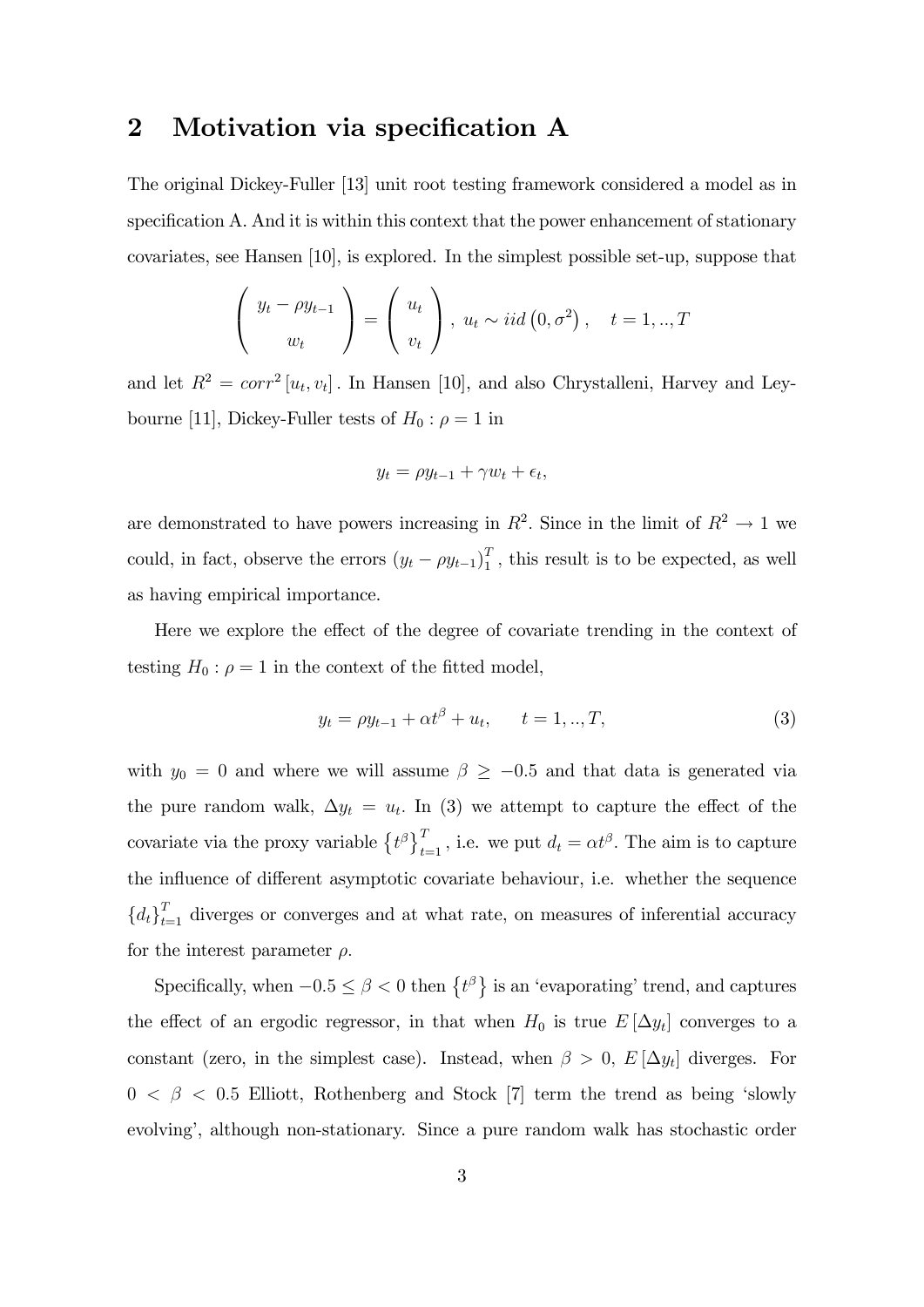$O(T^{1/2})$  we might view the covariate trend being dominant if  $\beta > 0.5$ , and the stochastic trend being dominant if  $\beta < 0.5$ . The purpose of the following analysis is to detail the effect of the rate of divergence/convergence of the covariate on inference about  $\rho$ .

Consider the Score and Hessian for model (3), initially assuming  $\sigma^2 = 1$  for simplicity:

$$
S(\rho,\alpha) = \begin{pmatrix} \sum_{t=1}^{T} y_{t-1} u_t \\ \sum_{t=1}^{T} t^{\beta} u_t \end{pmatrix} \& H(\rho,\alpha) = -\begin{pmatrix} \sum_{t=1}^{T} y_{t-1}^2 & \sum_{t=1}^{T} t^{\beta} y_{t-1} \\ \sum_{t=1}^{T} t^{\beta} y_{t-1} & \sum_{t=1}^{T} t^{2\beta} \end{pmatrix}.
$$
\n(4)

Imposing  $\Delta y_t = u_t$  and  $y_0 = 0$  then  $E[y_{t-1}] = 0$  and Fisher information is

$$
I(\rho,\alpha) = E\left[-H(\rho,\alpha)\right] = \begin{pmatrix} \frac{T(T-1)}{2} & 0 \\ 0 & \sum_{t=1}^{T} t^{2\beta} \end{pmatrix}.
$$

Using this as an inferential metric would be misleading since it would imply no impact of the covariate on inference on  $\rho$ .

Instead, note the standard results,

$$
T^{-1} \sum_{t=1}^{T} y_{t-1} u_t \Rightarrow \int_0^1 W(r) dW(r) =_d (\chi_1^2 - 1) / 2, \text{ and}
$$
  

$$
T^{-\beta - 1/2} \sum_{t=1}^{T} t^{\beta} u_t \Rightarrow \int_0^1 r^{\beta} dW(r) =_d N \left( 0, \int_0^1 r^{2\beta} dr \right),
$$

where  $W(r)$  is standard Brownian motion,  $\chi_1^2$  denotes a chi-square random variable with one degree of freedom,  $\Rightarrow$  denotes weak convergence and  $=_d$  denotes equality in distribution. The Score then obeys the following limit,

$$
D_T^{-1}S\left(\rho,\alpha\right) \Rightarrow \int_0^1 \left(\begin{array}{c} W(r) \\ r^{\beta} \end{array}\right)dW\left(r\right),\,
$$

where  $D_T = diag\{T, T^{\beta+1/2}\}\.$  Expansion of the Score in the Gaussian case yields,

$$
S(\rho, \alpha) = S(\hat{\rho}_{MLE}, \hat{\alpha}_{MLE}) + H(\rho, \alpha) \left( \begin{array}{c} \hat{\rho}_{MLE} - 1 \\ \hat{\alpha}_{MLE} \end{array} \right),
$$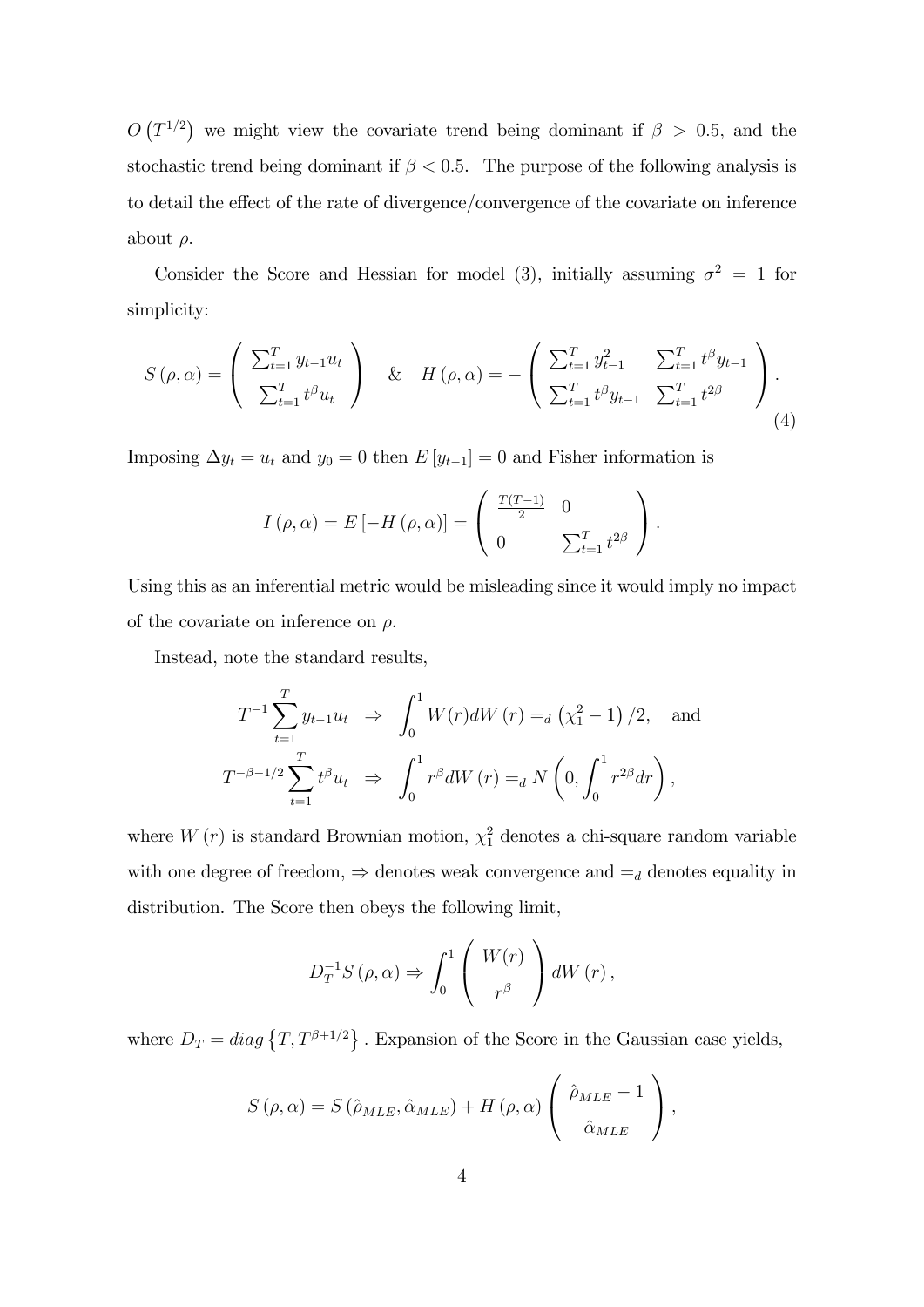so that,

$$
D_T\left(\begin{array}{c} \hat{\rho}_{MLE} - 1\\ \hat{\alpha}_{MLE} \end{array}\right) = -\left(D_T^{-1}H\left(\rho, \alpha\right)D_T^{-1}\right)^{-1}D_T^{-1}S\left(\rho, \alpha\right).
$$

Now

$$
-(D_T^{-1}H(\rho,\alpha)D_T^{-1})^{-1} = \sigma^2 \left( \begin{array}{cc} T^{-2}\sum_{t=1}^T y_{t-1}^2 & T^{-\beta-3/2}\sum_{t=1}^T t^{\beta}y_{t-1} \\ T^{-\beta-3/2}\sum_{t=1}^T t^{\beta}y_{t-1} & T^{(2\beta+1)}\sum_{t=1}^T t^{2\beta} \end{array} \right)^{-1}
$$
  

$$
\Rightarrow \sigma^2 \left( \begin{array}{cc} \sigma^2 \int_0^1 W(r)^2 dr & \sigma \int_0^1 r^{\beta} W(r) dr \\ \sigma \int_0^1 r^{\beta} W(r) dr & \int_0^1 r^{2\beta} dr \end{array} \right)^{-1},
$$

and hence,

$$
T(\hat{\rho}_{MLE} - 1) \Rightarrow \left( \int_0^1 W(r)^2 dr - \frac{\left( \int_0^1 r^\beta W(r) dr \right)^2}{\int_0^1 r^{2\beta} dr} \right)^{-1} \left( \int_0^1 W(r) dW(r) \right) (5)
$$

and

$$
T\left(\hat{\alpha}_{MLE}\right) \Rightarrow \left(\int_0^1 r^{2\beta} dr - \frac{\left(\int_0^1 r^{\beta} W\left(r\right) dr\right)^2}{\int_0^1 W\left(r\right)^2 dr}\right)^{-1} \left(\int_0^1 r^{\beta} dW\left(r\right)\right). \tag{6}
$$

Note that if we define the limit of the scaled Hessian by,

$$
D_T^{-1}H(\rho,\alpha) D_T^{-1} \Rightarrow \bar{H}(\rho,\alpha) = \begin{pmatrix} \bar{H}_{\rho\rho} & \bar{H}_{\rho\alpha} \\ \bar{H}_{\rho\alpha} & \bar{H}_{\alpha\alpha} \end{pmatrix}
$$

then the quantities scaling the limit distribution of the components of the Score in (5) and (6) are:

$$
\bar{H}_{\rho|\alpha} = \left(\bar{H}_{\rho\rho} - \frac{\left(\bar{H}_{\rho\alpha}\right)^2}{\bar{H}_{\alpha\alpha}}\right) \quad \& \quad \bar{H}_{\alpha|\rho} = \left(\bar{H}_{\alpha\alpha} - \frac{\left(\bar{H}_{\rho\alpha}\right)^2}{\bar{H}_{\rho\rho}}\right),
$$

so that  $\bar{H}_{\rho|\alpha}$  and  $\bar{H}_{\alpha|\rho}$  are the stochastic analogues of Conditional Information<sup>1</sup>.

Bhapkar and Srinivasan [3] and Zhu and Reid [4] argue that conditional information  $(2)$  should form the basis of any efficiency theory, e.g. application of the Cramér-Rao lower bound to any estimator of  $\rho$ . In the current context this would fail

<sup>&</sup>lt;sup>1</sup>The author is grateful to an anonymous referee for steps leading to this interpretation.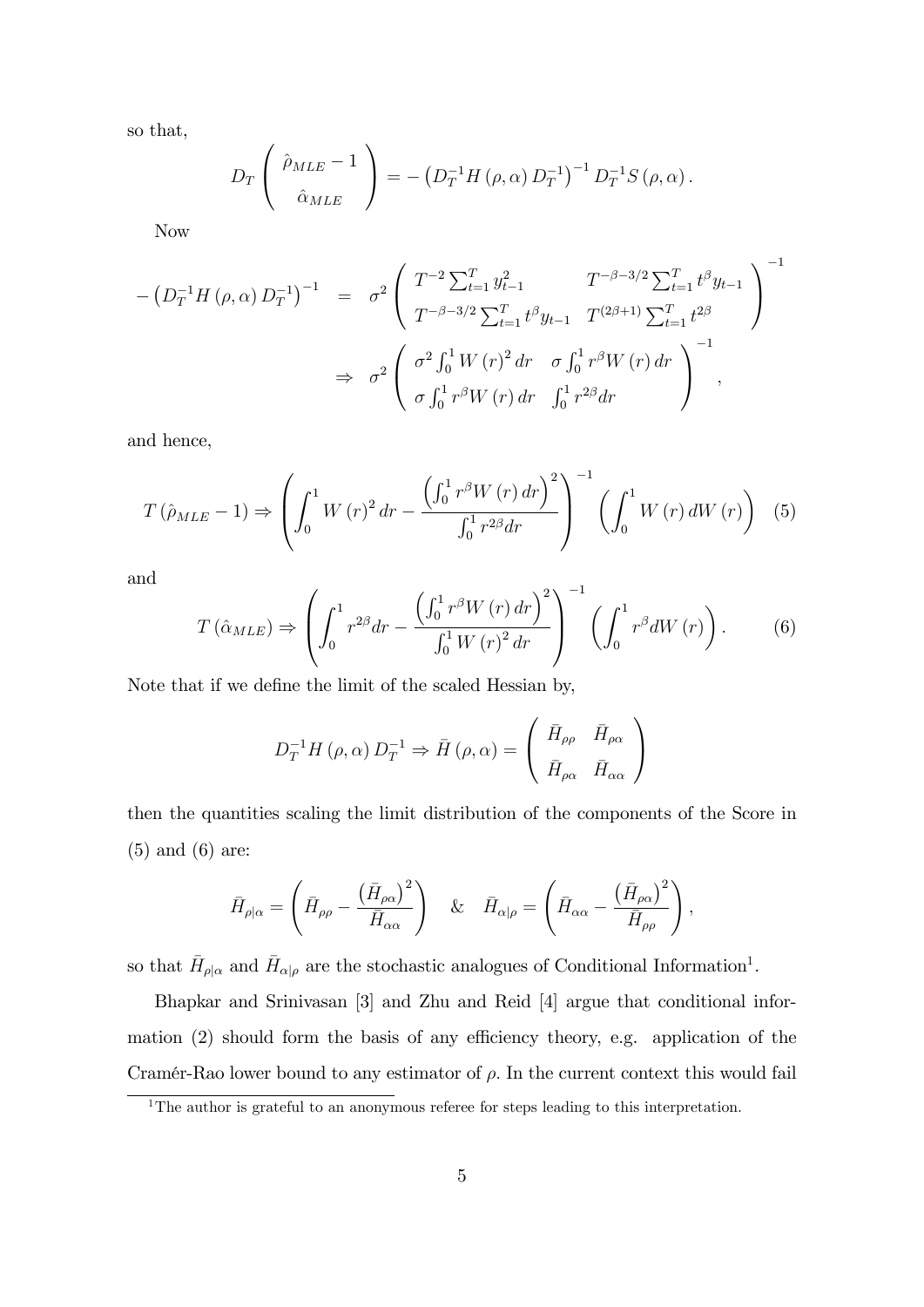since  $I_{\rho\alpha} = 0$  would wrongly imply that the value of  $\beta$  does not affect the limit distribution of  $\hat{\rho}_{MLE}$ . On the other hand the stochastic quantity  $\bar{H}_{\rho|\alpha}$  depends explicitly on  $\beta$  and should therefore prove informative about inference on  $\rho$ , as a function of  $\beta$ .

Indeed, here the limit in (5) can be interpreted as;

$$
T(\hat{\rho}_{MLE} - 1) \Rightarrow \bar{H}_{\rho|\alpha}^{-1}Z,
$$

where  $Z \sim (\chi_1^2 - 1)$ . Only  $\bar{H}_{\rho|\alpha}$  contains any information on the impact of the covariate on the asymptotic distribution of  $\hat{\rho}_{MLE}$ . It does not however measure its variance directly, since it is correlated with  $Z$ .

Specification A is extremely useful in two regards. First, as in Hansen  $[10]$ , it exposes the effects of even stationary covariates on tests for nonstationarity. Second, here, a sensible stochastic analogue of conditional information arises naturally and its role in the limit distribution is clear. However, the latter applies only by imposing  $\alpha = 0$ , while generally the distribution of  $\hat{\rho}_{MLE}$  will depend explicitly upon  $\alpha$ , and any other value will produce different, as well as quickly intractable, limit theory. Specification B, on the other hand, allows construction of invariant statistics and in the next Section it will be shown that  $\bar{H}_{\rho|\alpha}$  has far wider applicability, in that context.

### 3 Profile likelihood and information measures

In the context of specification B, suppose that a process  $(u_t)_1^T$  $\frac{1}{1}$  is generated according to

$$
u_t = \rho u_{t-1} + \varepsilon_t \quad ; \quad \varepsilon_t \sim \text{iid}(0, \sigma^2), \tag{7}
$$

and we are interested in testing the null hypothesis  $H_0$ :  $\rho = 1$ , against  $H_1$ :  $\rho =$  $1 - c/T$ , for  $c > 0$ . In the simplest case we assume that the observed time series data  $(y_t)_1^T$  $\frac{1}{1}$  is given by  $y_t = u_t$ , however we explicitly 'de-trend' the observations according to two non-linear trend models;

$$
M_1: y_t = \alpha t^{\beta} + u_t \& M_2: y_t = \alpha_0 + \alpha_1 t^{\beta} + u_t,
$$
\n(8)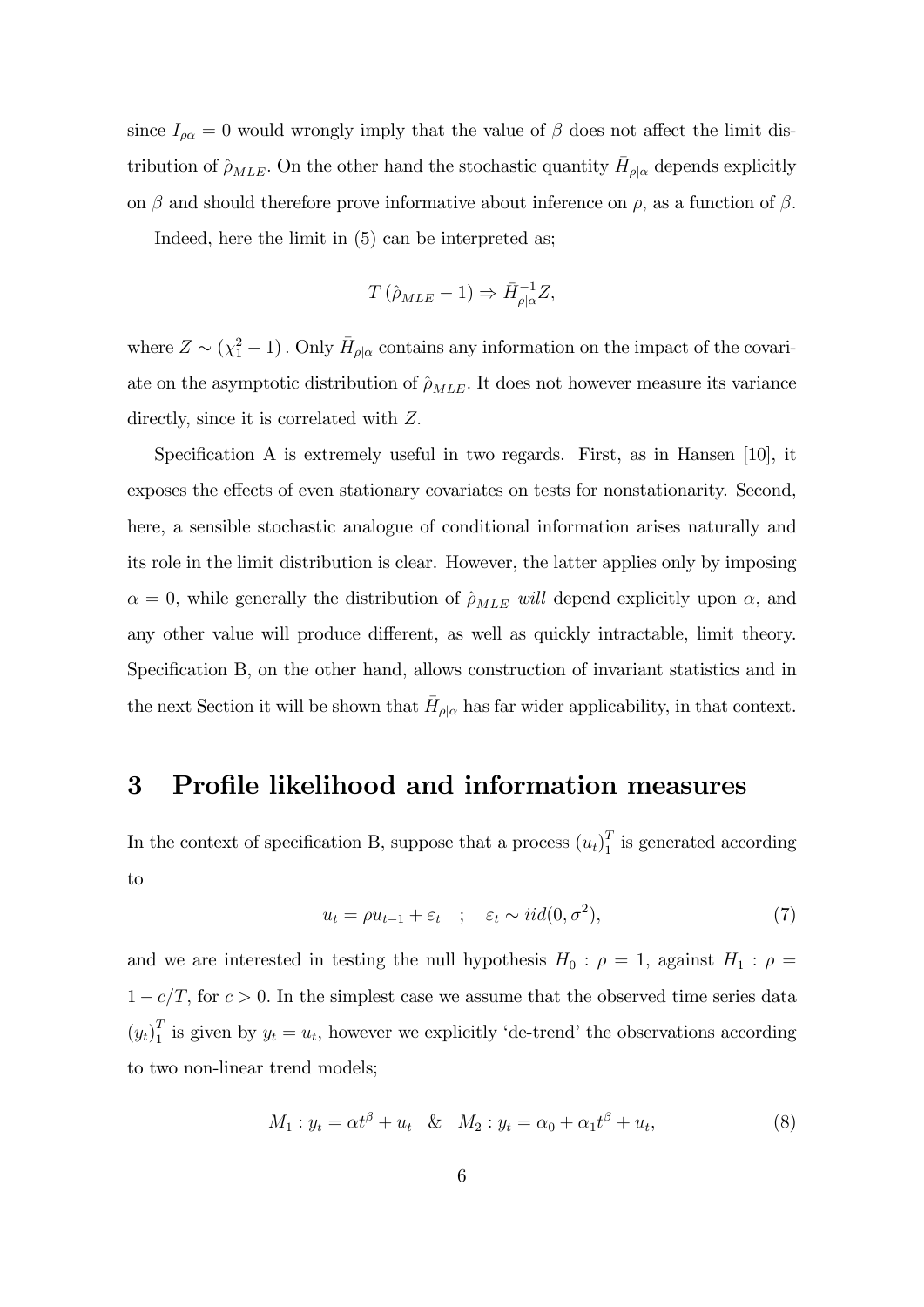with  $\beta \ge -0.5$ .

The purpose is to measure the influence of  $\beta$  on our ability to determine whether or not  $(u_t)_{1}^{T}$  $\hat{I}_1$  has a unit root. Let  $\hat{\alpha}$ ,  $\hat{\alpha}_0$  and  $\hat{\alpha}_1$  denote the OLS estimators for  $\alpha$ ,  $\alpha_0$  and  $\alpha_1$  in (8), respectively. Unit root tests are constructed from detrended data,  $(u_t^*)_1^T$  $\frac{T}{1}$  for  $M_1$  and  $\left(u_t^+\right)_1^T$  for  $M_2$ , where

$$
M_1: u_t^* = y_t - \hat{\alpha}t^{\beta} \quad ; \quad M_2: u_t^+ = y_t - \hat{\alpha}_0 - \hat{\alpha}_1t^{\beta}.
$$

The hypotheses  $H_0$  and  $H_1$  are invariant with respect to the groups of transformations defined, respectively, by

$$
G_1: y \to y + \alpha t^{\beta} \quad ; \quad G_2: y \to y + \alpha_0 + \alpha_1 t^{\beta}.
$$
 (9)

Similar to King [14] and Nielsen [15], the maximal invariants under  $G_1$  and  $G_2$  are  $v_1 =$  $C_1y$  and  $v_2 = C_2y$ , where  $C_j$  satisfies  $C'_jC_j = I_{T-j}$ ,  $C_jC'_j = M_j = I_T - X_j (X'_jX_j)^{-1} X'_j$ and  $X_1 = (t^{\beta})_{t=1}^T$  and  $X_2 = (1, t^{\beta})_{t=1}^T$ . Defining the vectors  $U^* = (u_t^*)_{t=1}^T = M_1v_1$ and  $U^+ = (u_t^+)_{t=1}^T = M_2v_2$ , then all statistics constructed only from  $u_t^*$   $(u_t^+)$  are invariant, having distributions not depending on  $\alpha$  or  $\alpha_0$  and  $\alpha_1$ , respectively. In particular, any quantity derived via the imposition of  $\alpha = \alpha_0 = \alpha_1 = 0$  will, in the context of specification B, still apply more generally, unlike with specification A.

To measure the effect of the trend parameter  $\beta$  on asymptotic inference we will focus upon likelihood based measures constructed from the Gaussian Profile Likelihood:

$$
\tilde{L}(\rho, \sigma^2) = \frac{\exp\left\{-\frac{1}{2\sigma^2} \sum_{t=1}^T (\tilde{u}_t - \rho \tilde{u}_{t-1})^2\right\}}{(2\pi\sigma^2)^{T/2}},
$$
\n(10)

where  $\tilde{u}_t = u_t^*$  for  $M_1$  and  $\tilde{u}_t = u_t^+$  for  $M_2$ , with likelihood profiled with respect to the nuisance parameters  $\alpha$  or  $(\alpha_0, \alpha_1)$ , respectively, via OLS. Accordingly, define the following profile measures:

#### Kullback-Leibler divergence

Define the log-likelihood ratio by

$$
LR(\rho) = \ln \left[ \frac{\tilde{L}(1, \sigma^2)}{\tilde{L}(\rho, \sigma^2)} \right] = \frac{1}{2\sigma^2} \left[ (\rho^2 - 1) \sum_{t=1}^T (\tilde{u}_t)^2 - 2(\rho - 1) \sum_{t=1}^T \tilde{u}_t \tilde{u}_{t-1} \right],
$$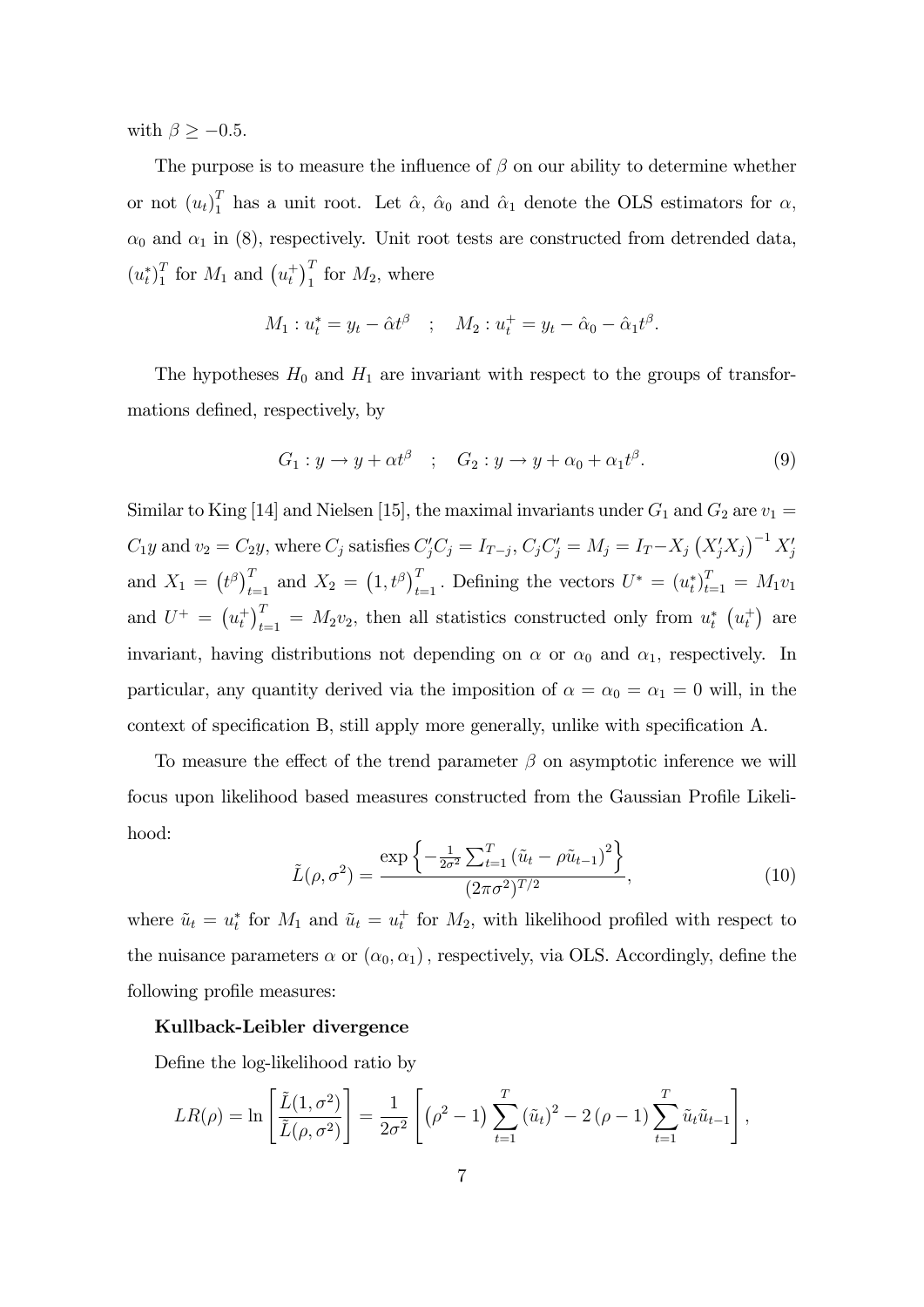then the asymptotic profile Kullback-Leibler divergence is given by

$$
KL(\rho) = \lim_{T \to \infty} E_{H_0} [LR(\rho)].
$$

#### Fisher and conditional information

For specification B the profile Score and Hessian are,

$$
S(\rho, \sigma^2) = \begin{pmatrix} \frac{1}{\sigma^2} \sum_{t=1}^T \tilde{u}_{t-1} (\tilde{u}_t - \rho \tilde{u}_{t-1}) \\ \frac{1}{2\sigma^4} \sum_{t=1}^T (\tilde{u}_t - \rho \tilde{u}_{t-1})^2 - \frac{T}{2\sigma^2} \end{pmatrix}
$$
  
-H(\rho, \sigma^2) = 
$$
\begin{pmatrix} \frac{1}{\sigma^2} \sum_{t=1}^T \tilde{u}_{t-1}^2 & \frac{1}{\sigma^4} \sum_{t=1}^T \tilde{u}_{t-1} (\tilde{u}_t - \rho \tilde{u}_{t-1}) \\ \frac{1}{\sigma^4} \sum_{t=1}^T \tilde{u}_{t-1} (\tilde{u}_t - \rho \tilde{u}_{t-1}) & \frac{1}{\sigma^6} \sum_{t=1}^T \tilde{\varepsilon}_t^2 - \frac{T}{2\sigma^4} \end{pmatrix}.
$$

The Gaussian profile MLEs satisfy,

$$
\tilde{D}_T \left( \begin{array}{c} \hat{\rho}_{PMLE} - \rho \\ \hat{\sigma}_{PMLE}^2 - \sigma^2 \end{array} \right) = \left( -\tilde{D}_T^{-1} H \left( \rho, \sigma^2 \right) \tilde{D}_T^{-1} \right)^{-1} \tilde{D}_T^{-1} S \left( \rho, \sigma^2 \right). \tag{11}
$$

Imposing  $\rho = 1$ , noting  $\tilde{u}_T = O_p(T^{1/2})$  and  $\tilde{\varepsilon}_T = \Delta \tilde{u}_T = O_p(T(1))$ , then the limit of the scaled Hessian,  $\bar{H}(\rho, \sigma^2) = \lim_{T \to \infty} \tilde{D}_T^{-1} H(\rho, \sigma^2) \tilde{D}_T^{-1}$ , where  $\tilde{D}_T = diag \{ T, T^{1/2} \}$ , is diagonal, since  $T^{-3/2} \sum_{t=1}^{T} \tilde{u}_{t-1} \tilde{\varepsilon}_t = o_p(1)$ , as is its expectation. Asymptotic Fisher information in  $(\tilde{u}_t)_{t=1}^T$  about  $\rho$  when  $\Delta y_t = \varepsilon_t$ , is

$$
\tilde{I}_1(\beta) = \lim_{T \to \infty} E\left[\frac{T^{-2}}{\sigma^2} \sum_{t=1}^T \tilde{u}_{t-1}^2\right],
$$

and conditional information in  $\rho$  given  $\sigma^2$  is equal to Fisher information, in this case, i.e.  $CI_{\rho|\sigma^2} = \tilde{I}_1(\beta)$ .

Before proceeding we will require limiting forms for the OLS estimators of the nuisance parameters  $\hat{\alpha}$  and  $(\hat{\alpha}_0, \hat{\alpha}_1)$  when  $\Delta u_t = \varepsilon_t$ . These generalize results found in Durlauf and Phillips [16] and are given in the following Lemma, proved in Appendix I.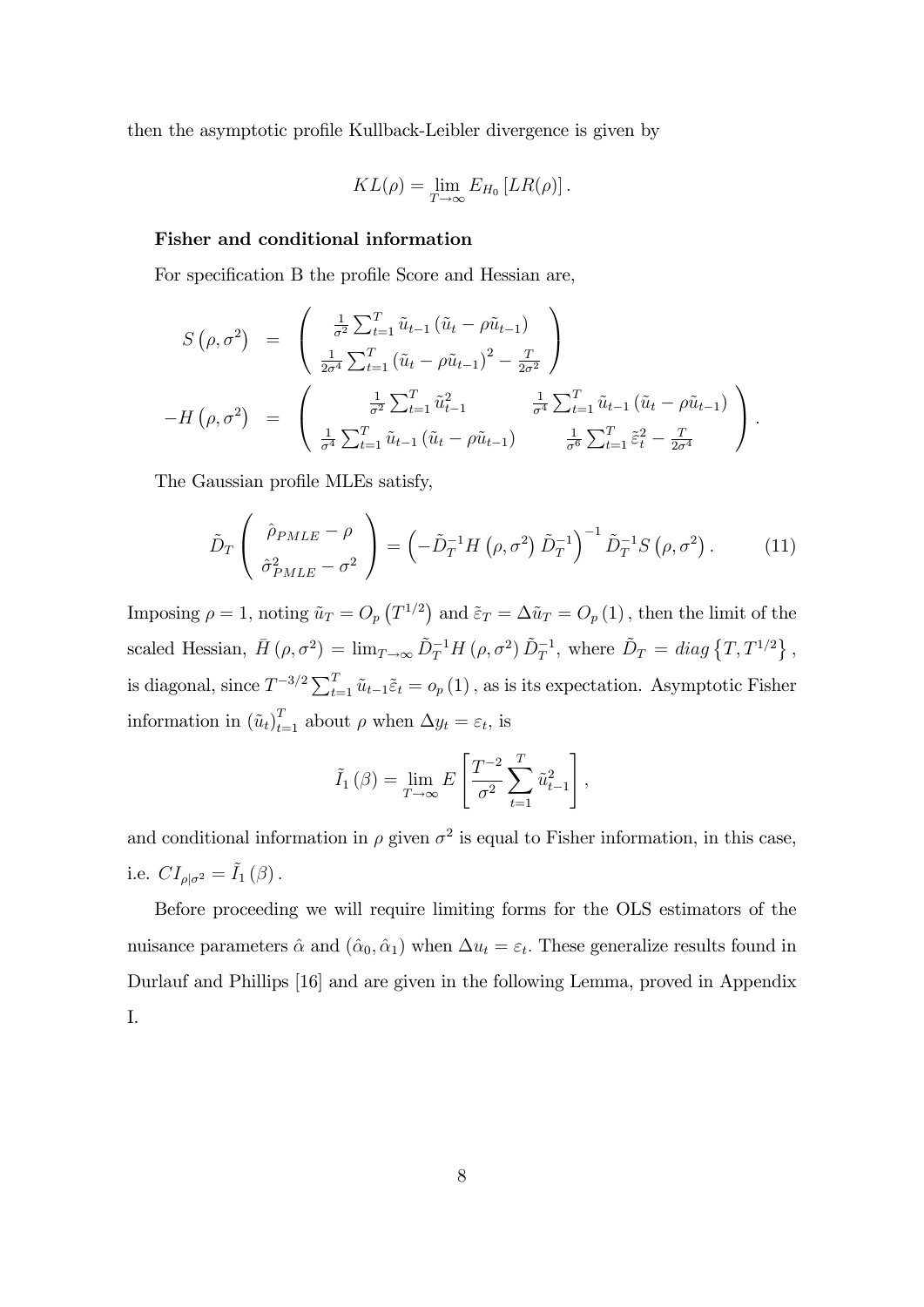**Lemma 1:** Let  $y_t := u_t = u_{t-1} + \varepsilon_t$ ,  $\varepsilon_t \sim \text{iid}(0, \sigma^2)$ ,

$$
T^{\beta-1/2}\hat{\alpha} \Rightarrow (2\beta+1)\int_0^1 r^{\beta}W_{\sigma}(r)dr
$$
  
\n
$$
T^{\beta-1/2}\hat{\alpha}_1 \Rightarrow Q_1(\beta) = \frac{(2\beta+1)(\beta+1)^2}{\beta^2} \left[\int_0^1 \left(r^{\beta} - \frac{1}{\beta+1}\right)W_{\sigma}(r)dr\right]
$$
  
\n
$$
T^{-1/2}\hat{\alpha}_0 \Rightarrow Q_0(\beta) = \frac{-(2\beta+1)(\beta+1)}{\beta^2} \times
$$
  
\n
$$
\left[\int_0^1 \left(r^{\beta} - \frac{(\beta^4 - (2\beta+1)^2(\beta+1))}{\beta^2(2\beta+1)(\beta+1)}\right)W_{\sigma}(r)dr\right],
$$
  
\n*ere*  $W_{\sigma}(r) =_d \sigma W(r).$ 

where  $W_{\sigma}(r) =_{d} \sigma W(r)$ .

Note that, as is well known,  $\hat{\alpha}_0$  is never consistent, while neither of  $\hat{\alpha}$  or  $\hat{\alpha}_1$  are if  $\beta$  < 0.5. This, for  $\hat{\alpha}$ , contrasts with the limit for  $\hat{\alpha}_{MLE}$  implied by (6) and which could be generalized for  $\alpha \neq 0$ , if  $\alpha$  were the interest parameter, for instance.

Applying the results of Lemma 1 to the appropriate profile likelihood yields explicit expressions for the profile Kullback-Leibler, Fisher and conditional information as given below. For each model we find that these are all asymptotically equivalent and depend upon the degree of trending,  $\beta$ , in exactly the same way. The findings are summarized in the following theorem, which is also proved in Appendix I.

**Theorem 1: Part I)** Let  $y_t := u_t = u_{t-1} + \varepsilon_t$  and suppose that we de-trend  $y_t$ according to  $M_1$ , with  $u_t^* = y_t - \hat{\alpha} t^{\beta}$ , then:

(a)

$$
T^{-2} \sum_{1}^{T} (u_{t-1}^{*})^{2} \Rightarrow \int_{0}^{1} W_{\sigma}^{2}(r) dr - (2\beta + 1) \left( \int_{0}^{1} r^{\beta} W_{\sigma}(r) dr \right)^{2}
$$

$$
T^{-2} \sum_{1}^{T} u_{t}^{*} u_{t-1}^{*} \Rightarrow \int_{0}^{1} W_{\sigma}^{2}(r) dr - (2\beta + 1) \left( \int_{0}^{1} r^{\beta} W_{\sigma}(r) dr \right)^{2}.
$$

(b) Letting  $\rho = 1 - c/T$ , for  $c > 0$ , we have

$$
I_1^*(\beta) = CI_{1|\sigma^2}^* = \frac{1}{2} \left[ \frac{2\beta^2 - \beta + 2}{(2\beta + 3)(\beta + 2)} \right]
$$

$$
KL^*(\beta) = \frac{c^2}{4} \left[ \frac{2\beta^2 - \beta + 2}{(2\beta + 3)(\beta + 2)} \right].
$$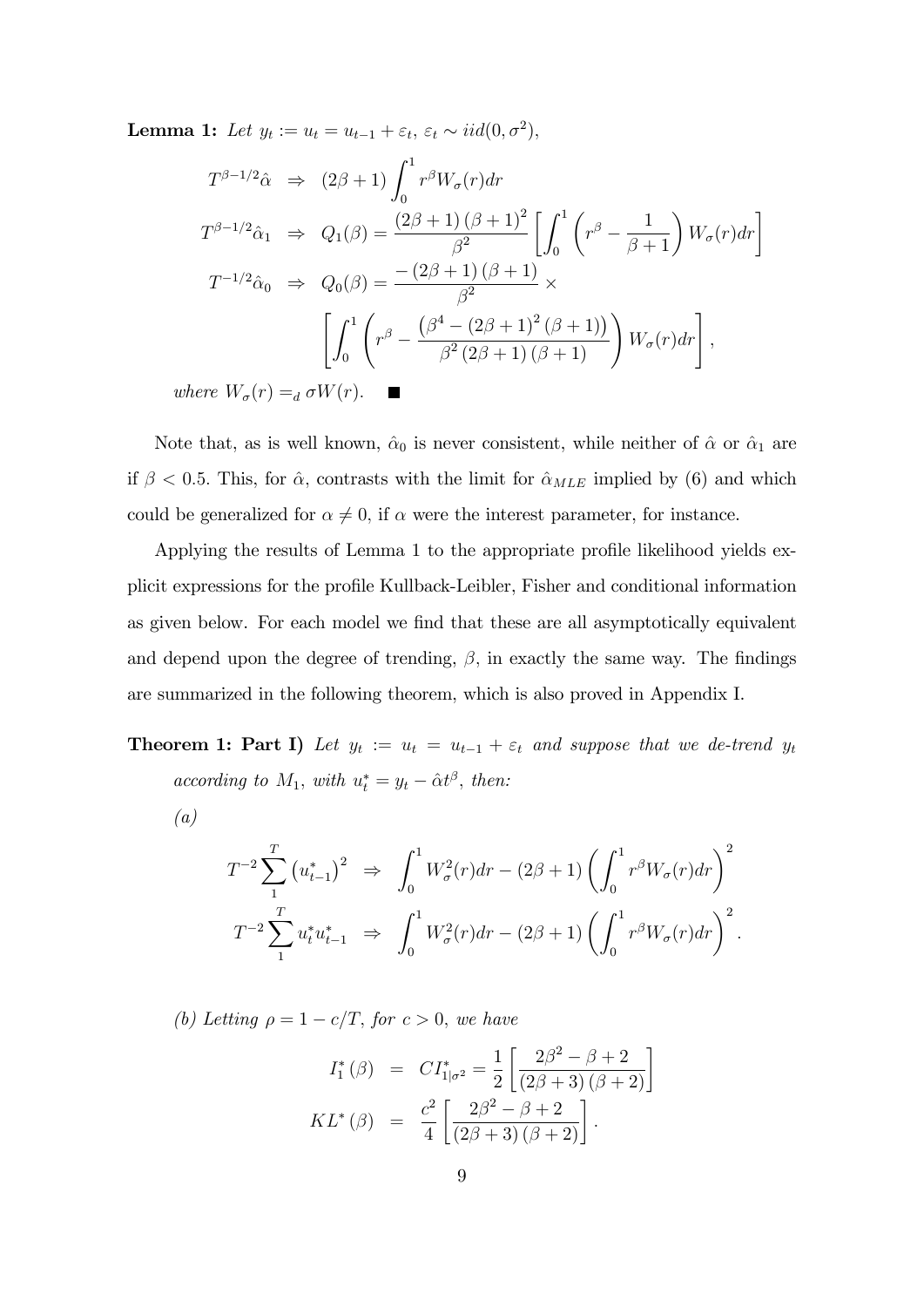$(c)$  In model  $M_1$  Kullback-Leibler divergence and, therefore both information measures, are minimized for trends of the form  $t^{\beta^*}$ , where  $\beta^* = (\sqrt{6}-1)/2$ .

**Part II)** Now let  $y_t := u_t = u_{t-1} + \varepsilon_t$  and suppose that we de-trend  $y_t$  according to  $M_2$ , with  $u_t^+ = y_t - \hat{\alpha}_0 - \hat{\alpha}_1 t^{\beta}$ , then: (a) Both  $T^{-2}\sum_{1}^{T} (u_{t-1}^+)^2$  and  $T^{-2}\sum_{1}^{T} u_t^+ u_{t-1}^+$  have the same asymptotic stochastic representation, with

$$
T^{-2} \sum_{1}^{T} (u_{t-1}^{+})^{2} \Rightarrow \int_{0}^{1} W_{\sigma}(r)^{2} dr - \left(\int_{0}^{1} W_{\sigma}(r) dr\right)^{2} - \frac{(2\beta + 1)(\beta + 1)^{2}}{\beta^{2}} \left[\int_{0}^{1} r^{\beta} W_{\sigma}(r) dr - \frac{1}{\beta + 1} \int_{0}^{1} W_{\sigma}(r) dr\right]^{2}.
$$

(b) Letting  $\rho = 1 - c/T$ , for  $c > 0$ , we have

$$
I_1^+ (\beta) = C I_{1|\sigma^2}^+ = \frac{1}{6} \left[ \frac{(2\beta^2 + \beta + 5)}{(2\beta + 3)(\beta + 3)} \right]
$$
  

$$
KL^+ (\beta) = \frac{c^2}{12} \left[ \frac{(2\beta^2 + \beta + 5)}{(2\beta + 3)(\beta + 3)} \right].
$$

 $(c)$  In model  $M_2$  Kullback-Leibler divergence and, therefore both information measures, are minimized for trends of the form  $t^{\beta^+}$ , where  $\beta^+ = (\sqrt{10} - 1)/2$ . Г

## 4 Discussion and Analysis

1) Returning to the original Dickey-Fuller [13] Model (i.e. specification A in  $(1)$ ), then we find that the expectation of the limit of the Conditional Hessian is

$$
E\left[\lim_{T \to \infty} H_{\rho|\alpha}\right] = E\left[\int_0^1 W^2(r) dr - (2\beta + 1) \left(\int_0^1 r^{\beta} W(r) dr\right)\right]^2
$$
  
= 
$$
\frac{1}{2} \left[\frac{2\beta^2 - \beta + 2}{(2\beta + 3) (\beta + 2)}\right] = I_1^*(\beta).
$$

That is the measure of conditional information derived for specification A is identical to profile Fisher information in specification B. This finding can generalized, at some considerable algebraic cost, to the case of  $d_t = \alpha_0 + \alpha t^{\beta}$ .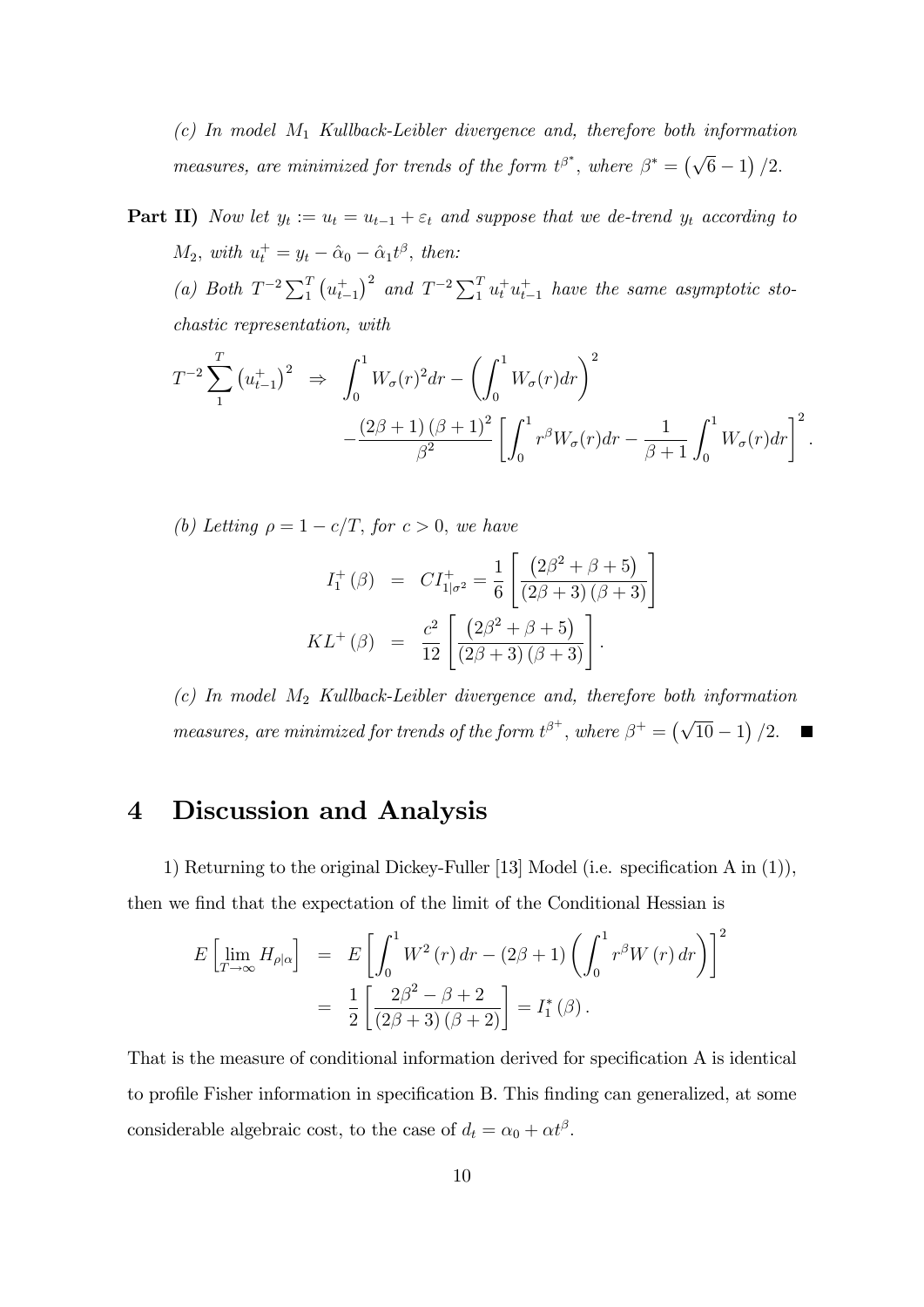2) In all cases it is clear that the covariate is relevant for inference on  $\rho$ , whether it is evaporating or nonstationary, whether slowly evolving or explosive. For instance, in  $M_1$  with  $\beta = 0$ , we have  $I_1^*(0) = CI_{1|\sigma^2}^* = 1/6$ , and  $KL^*(0) = c^2/12$ . The outcomes can also be compared with the benchmark of a pure random walk (i.e. the likelihood does not need profiling), in which case we find  $I_1 = 1/2$  and  $KL = c^2/4$ . In the case of  $M_1$ ,  $I_1^*(\beta) < 1/2$  for all  $-0.5 < \beta < \infty$ , although  $I_1^*(-0.5) = 1/2$  and  $\lim_{\beta \to \infty} I_1^*(\beta) = 1/2$ . That is, profiling with respect to the limiting evaporating or explosive covariate has, effectively, no effect on information. For  $M_2$  the benchmark case can be taken as  $M_1$  with  $\beta = 0$ . Once again we find  $I_1^+(\beta) < 1/6$  for all  $-0.5 < \beta < \infty$ , but  $I_1^+(-0.5) = 1/6$  and  $\lim_{\beta \to \infty} I_1^+(\beta) = 1/6$ .

3) In order to demonstrate that these findings are genuinely informative about the effect of regressing out  $t^{\beta}$  on unit root inference we examine the power envelope. Adding scale invariance to the groups of transformations  $G_1$  and  $G_2$  defined above, then from King [14] the maximal invariant (under (9)) for testing  $H_0: \rho = 1$  in (7) is  $v_j = C'_j y / \sqrt{y' M_j y}$ , where  $C_j$  and  $M_j$  are defined above. The statistic  $v_j$  has density (up to normalized Haar measure on the surface of the unit  $T - j$  sphere), as

$$
f(v_j; \rho) = |A_{j,\rho}|^{-1/2} \left( v' A_{j,\rho}^{-1} v \right)^{-\frac{(T-j)}{2}} \quad ; \quad A_{j,\rho} = C'_j \left( \Delta_{\rho}^{-1} \right) \left( \Delta_{\rho}^{-1} \right)' C_j,
$$

where  $\Delta_{\rho} = I - \rho L$ , and L is the lag-operator matrix. The Neyman-Pearson tests for  $H_0$  against the alternative  $H_1$ :  $\rho \neq 1$  are to reject  $H_0$  if

$$
NP_j = \frac{v_j' A_{j,\rho}^{-1} v_j}{v_j' A_{j,1}^{-1} v_j} < k_\delta,\tag{12}
$$

where  $k_{\delta}$  is chosen so that the size is  $\delta$ .

In Table 1 (in Appendix II) the resulting power envelope was simulated for  $T =$ 250, for  $\rho = 1 - c/T$  with  $c = 1, 2, ..., 10$  and for different values of  $\beta$ . The simulations were carried out with 2 million replications. Note that  $\beta = T$  is used to approximate the limiting case of  $\beta \to \infty$ . In Table 1 a clear prediction is supported; in  $M_1$  power is not maximized when  $\beta = 0$ , detrending with respect to an evaporating trend can imply as much or even more power. It is not quite possible, in this context,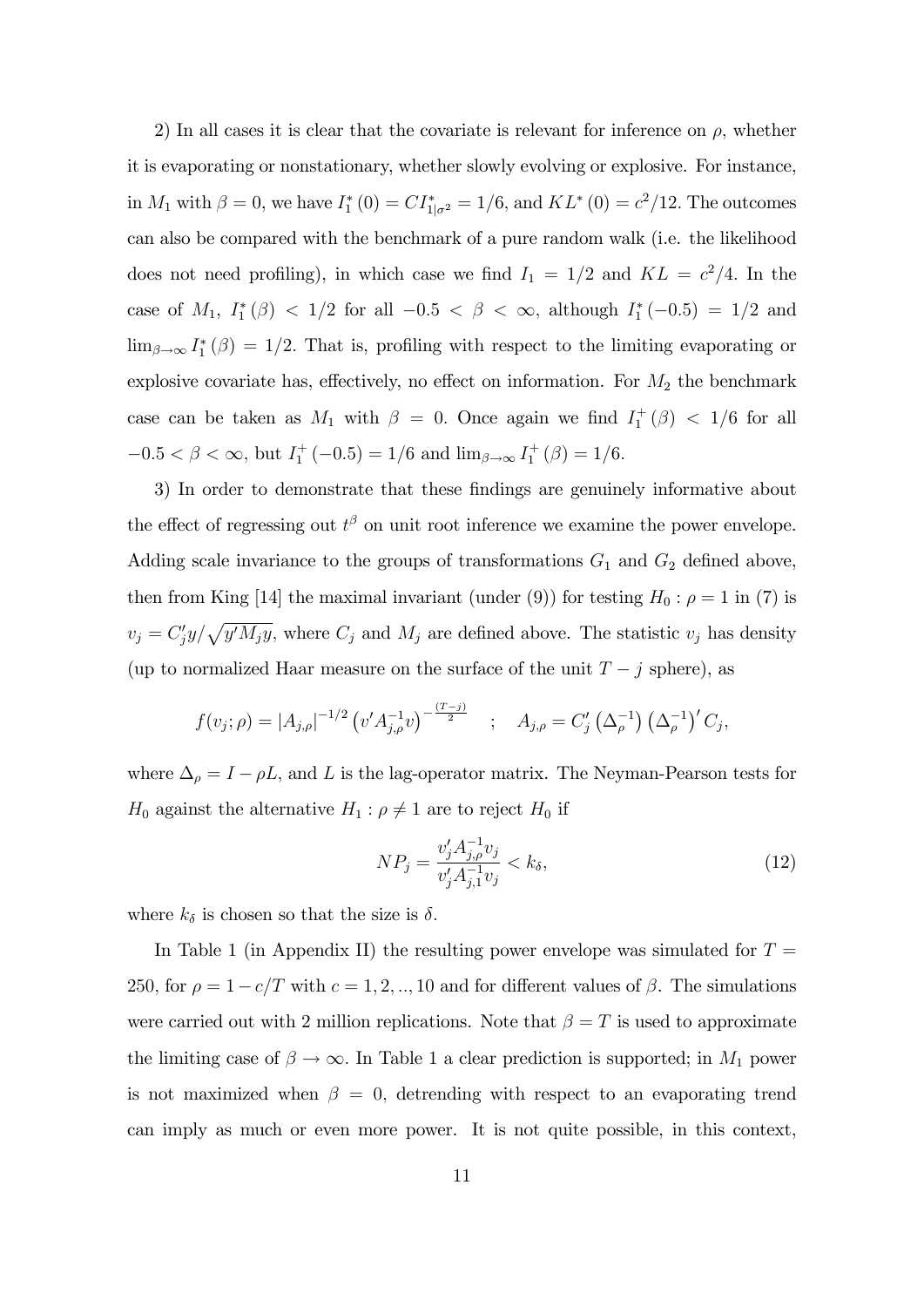to confirm the prediction that  $\beta^*$  and  $\beta^+$  minimize power. This is for two reasons. Firstly the powers are clearly very close and insignificantly different even with two million replications. Second the properties of the power envelope are determined by behavior of tests under both the null and alternative, whereas Theorem 1 applies only under the null.

4) Instead, consider the profile maximum likelihood estimators for  $\rho$  in  $M_1$  and  $M_2$ 

$$
\hat{\rho}_1 = \frac{\sum_{t=2}^T u_t^* u_{t-1}^*}{\sum_{t=2}^T (u_{t-1}^*)^2} \quad \& \quad \hat{\rho}_2 = \frac{\sum_{t=2}^T u_t^+ u_{t-1}^*}{\sum_{t=2}^T (u_{t-1}^*)^2},
$$

where  $u_t^*$  and  $u_t^+$  are defined above. Figures 1 and 2, in Appendix II, plot the simulated (with  $T = 250$  and two million replications) variances of  $T (\hat{\rho}_1 - 1)$  and  $T (\hat{\rho}_2 - 1)$ ; respectively, for different values of the trend parameter  $\beta$ . Plotted also are vertical lines at  $\beta^*$  and  $\beta^+$ . These figures help confirm, finally, the third prediction that there is a value which minimizes the inferential accuracy and, crucially, this value is not equal to 1:

## 5 Conclusions

This paper argues that likelihood based measures of information and efficiency remain informative about inferential accuracy even in regressions involving nonstationary data. This, even though such models obey none of the required assumptions for consistent and efficient, asymptotically normal estimation.

The equivalency of conditional information in a lagged dependent variable justifies use of the simpler Kullback-Leibler, or Fisher information applied to profile likelihood in the case of unit root inference in the presence of a general covariate. These are informative, in that clear predictions including maximum inferential efficiency for 'evaporating' trends and minimum efficiency for fractional, not linear, trends are clearly supported through numerical experiment.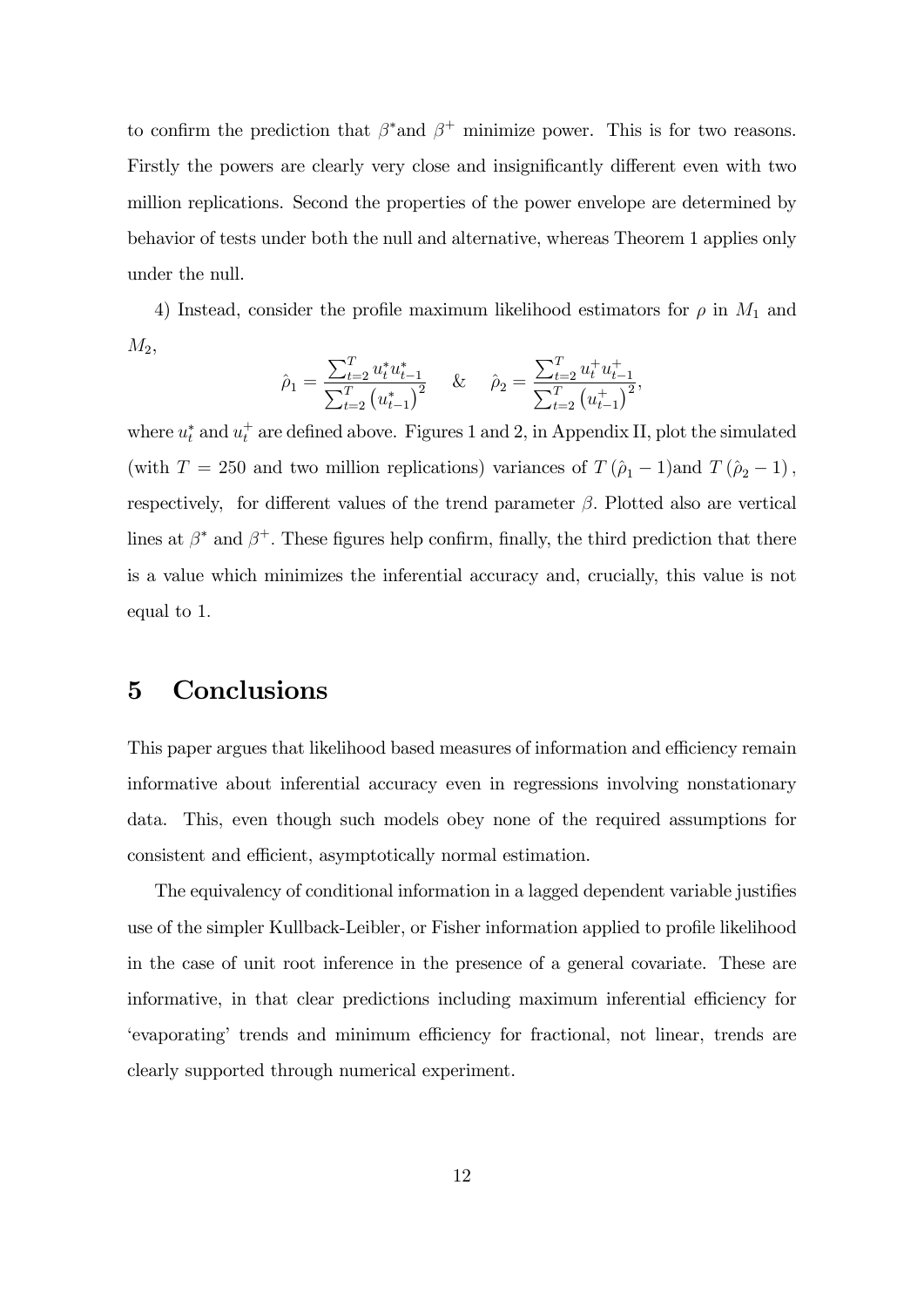## References

[1] Magdalinos T. On the inconsistency of the unrestricted estimator of the information matrix near a unit root. Econometrics Journal.  $2007;10:245-262$ .

[2] Marsh P. The properties of Kullback-Leibler divergence for the unit root hypothesis. Econometric Theory. 2009; 25:1662-1681.

[3] Bhapkar VP, Srinivasan C. On Fisher information inequalities in the presence of nuisance parameters. Ann. Inst. Statist. Math. 1994;46:593-604.

[4] Zhu Y, Reid N. Information, ancillarity and sufficiency in the presence of nuisance parameters. Canadian Journal of Statistics. 1994;22:111-123.

[5] Gibbs, AL, Su, FE (2002): Choosing and bounding probability metrics. International Statistical Review. 2002;70:419-435.

[6] Critchley F, Marriott P, Salmon M. Preferred point geometry and statistical manifolds. Annals of Statistics. 1993;21:1197-1224.

[7] Elliott G, Rothenberg TJ, Stock JH. Efficient tests for an autoregressive unit root. Econometrica. 1996;64:813-836.

[8] Marsh P. The available information for invariant tests of a unit root. Econometric Theory. 2007;23:686-710.

[9] Phillips PCB. Regression with slowly varying regressors and nonlinear trends. Econometric Theory. 2007;23:557-614.

[10] Hansen BE. Rethinking the univariate approach to unit root testing: using covariates to increase power. Econometric Theory. 1995;11:1148-1171.

[11] Elliott G, Jansson M. Testing for unit roots with stationary covariates. Journal of Econometrics. 2003;115:75-89.

[12] Chrystalleni, A, Harvey DI, and Leybourne SJ. The Impact of the initial condition on covariate augmented unit root tests. Journal of Time Series Econometrics. 2017;9.

[13] Dickey DA and Fuller WA. Distribution of the Estimators for Autoregressive Time Series With a Unit Root. J.A.S.A. 1979;366: 427-431.

[14] King, ML. Robust tests for spherical symmetry and their application to least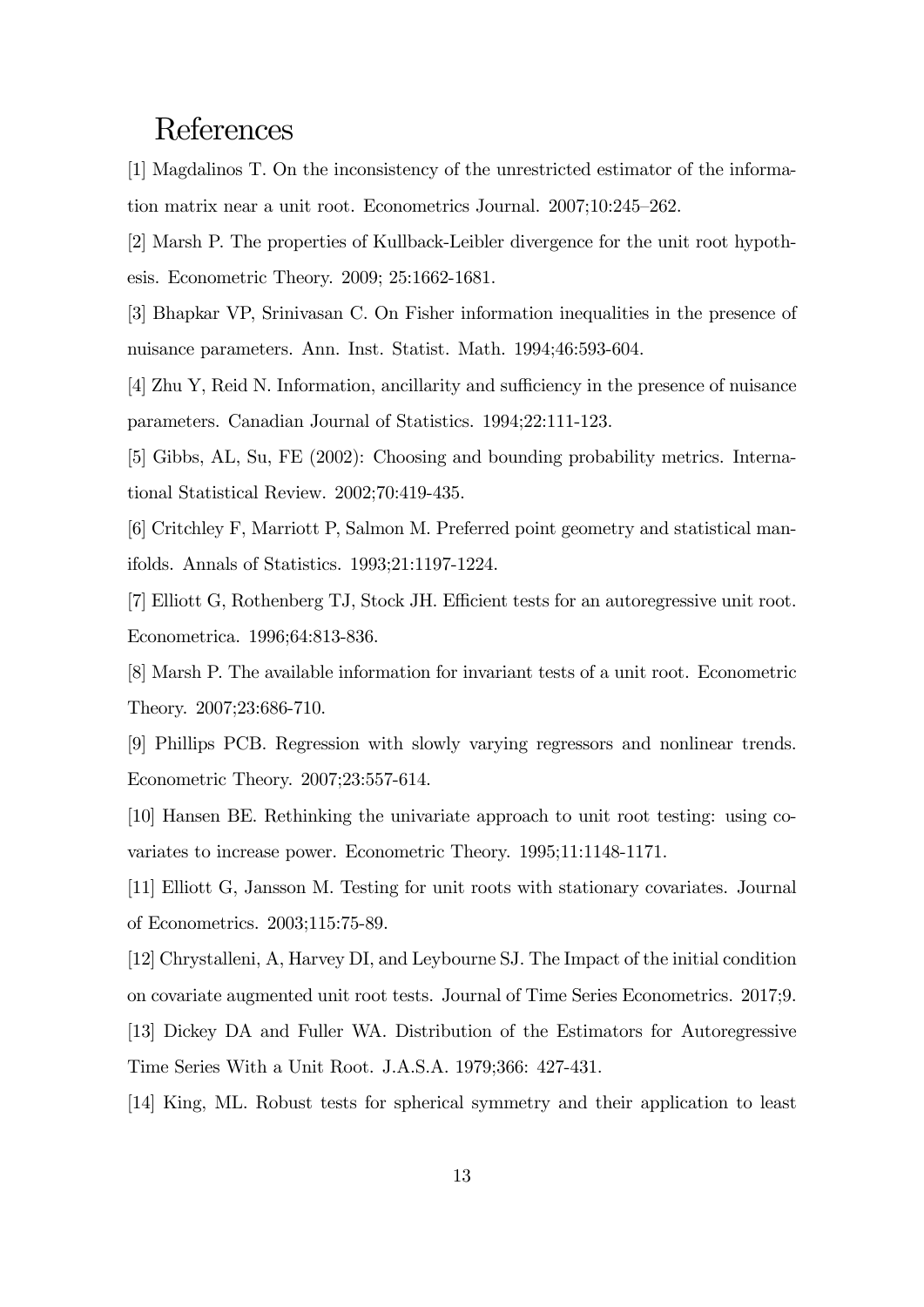squares regression. Annals of Statistics.  $1980;8:1265-1271$ .

- [15] Nielsen, B. Power of tests for unit roots in the presence of a linear trend. Oxford Bulletin of Economics and Statistics. 2008;70:619-644.
- [16] Durlauf, SN, Phillips PCB. Trends versus random walks in time series analysis. Econometrica, 1988;56:1333-1354.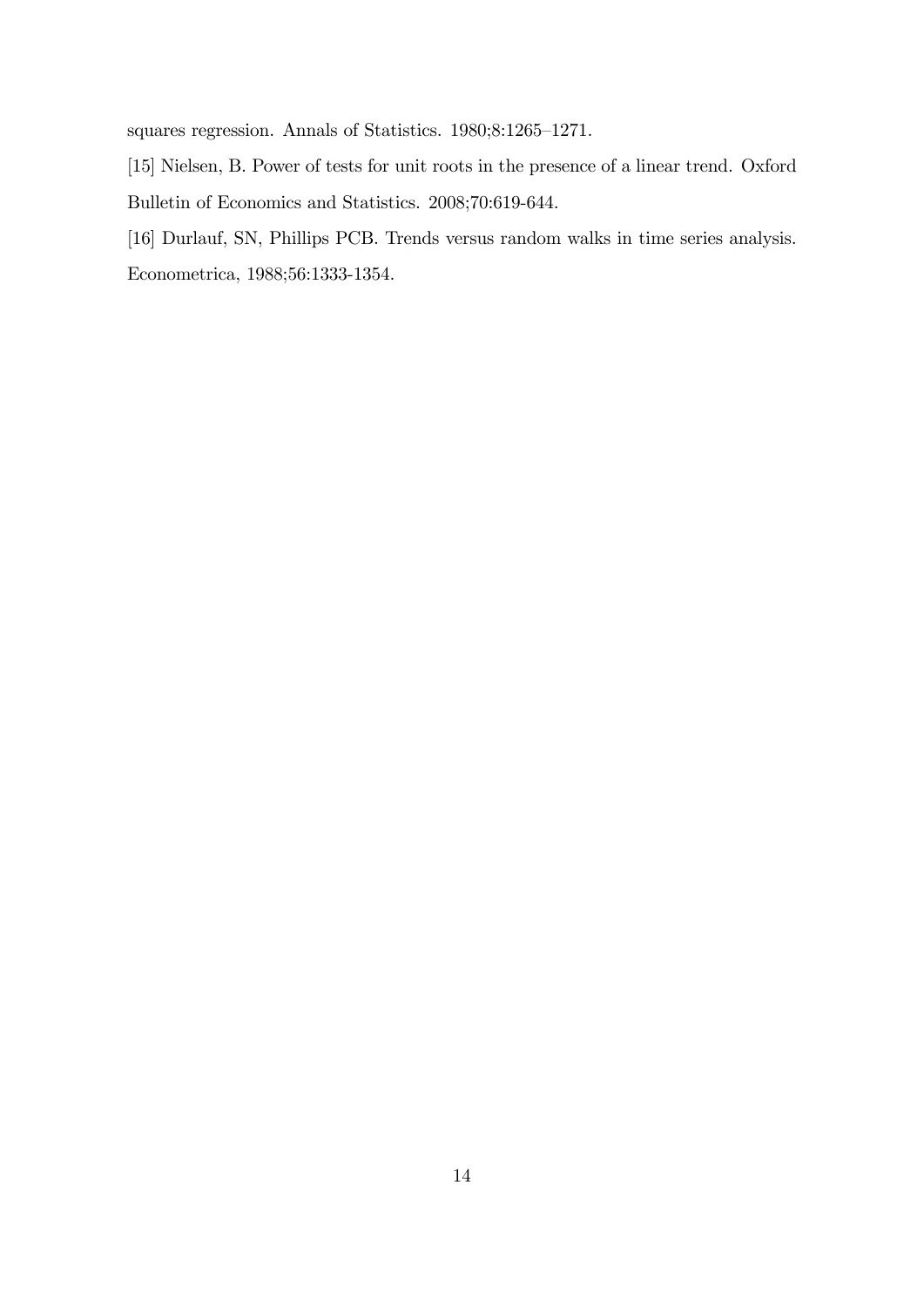## Appendix I

#### Proof of Lemma 1:

Since  $u_t = \sum_1^t \varepsilon_j$ , then first note first the following standard results  $T^{-3/2} \sum_1^T u_t \Rightarrow$  $\int_0^1 W_\sigma(r) dr$ ,  $T^{-(\beta+3/2)} \sum_1^T t^\beta u_t \Rightarrow \int_0^1 r^\beta W_\sigma(r) dr$  and  $T^{-(\beta+1)} \sum_1^T t^\beta \rightarrow \int_0^1 r^\beta dr = \frac{1}{\beta+1}$ , which can then be immediately applied to the OLS estimators. Immediately, therefore we have,

$$
T^{\beta-1/2}\hat{\alpha} = \frac{T^{-(\beta+3/2)}\sum_{1}^{T} y_t t^{\beta}}{T^{-(2\beta+1)}\sum_{1}^{T} t^{2\beta}} \Rightarrow \frac{\int_0^1 r^{\beta} W_{\sigma}(r) dr}{\int_0^1 r^{2\beta+1} dr} = (2\beta+1) \int_0^1 r^{\beta} W_{\sigma}(r) dr.
$$

Then,

$$
T^{\beta-1/2}\hat{\alpha}_1 = \frac{T^{-(\beta+3/2)}\sum_1^T y_t t^{\beta} - T^{-3/2}\sum_1^T y_t T^{-(\beta+1)}\sum_1^T t^{\beta}}{T^{-(2\beta+1)}\sum_1^T t^{2\beta} - T^{-2(\beta+1)}\left(\sum_1^T t^{\beta}\right)^2}
$$
  
\n
$$
\Rightarrow \frac{\int_0^1 r^{\beta} W_{\sigma}(r) dr - \int_0^1 W_{\sigma}(r) dr \int_0^1 r^{\beta} dr}{\int_0^1 r^{2\beta+1} dr - \left(\int_0^1 r^{\beta} dr\right)^2}
$$
  
\n
$$
\equiv \frac{(2\beta+1)(\beta+1)^2}{\beta^2} \left[\int_0^1 r^{\beta} W_{\sigma}(r) dr - \frac{1}{\beta+1} \int_0^1 W_{\sigma}(r) dr\right]
$$
  
\n
$$
\equiv \frac{(2\beta+1)(\beta+1)^2}{\beta^2} \int_0^1 \left(r^{\beta} - \frac{1}{\beta+1}\right) W_{\sigma}(r) dr \equiv Q_1(\beta)
$$

as required and finally,

$$
T^{-1/2}\hat{\alpha}_0 = T^{-3/2} \sum_{1}^{T} u_t - T^{\beta - 1/2} \hat{\alpha}_1 T^{-(\beta + 1)} \sum_{1}^{T} t^{\beta}
$$
  
\n
$$
\Rightarrow \int_0^1 W_\sigma(r) dr - Q_1(\beta) \int_0^1 r^\beta dr
$$
  
\n
$$
\equiv \int_0^1 W_\sigma(r) dr - \frac{(2\beta + 1)(\beta + 1)}{\beta^2} \int_0^1 \left( r^\beta - \frac{1}{\beta + 1} \right) W_\sigma(r) dr
$$
  
\n
$$
\equiv \frac{-(2\beta + 1)(\beta + 1)}{\beta^2} \left[ \int_0^1 \left( r^\beta - \frac{(\beta^4 - (2\beta + 1)^2 (\beta + 1))}{\beta^2 (2\beta + 1) (\beta + 1)} \right) W_\sigma(r) dr \right]. \quad \blacksquare
$$

#### Proof of Theorem 1:

Part I): a) The OLS detrended data is

$$
u_t^* = y_t - \hat{\alpha}t^{\beta} = y_t - \frac{\sum_{1}^{T} y_t t^{\beta}}{\sum_{1}^{T} t^{2\beta}} t^{\beta},
$$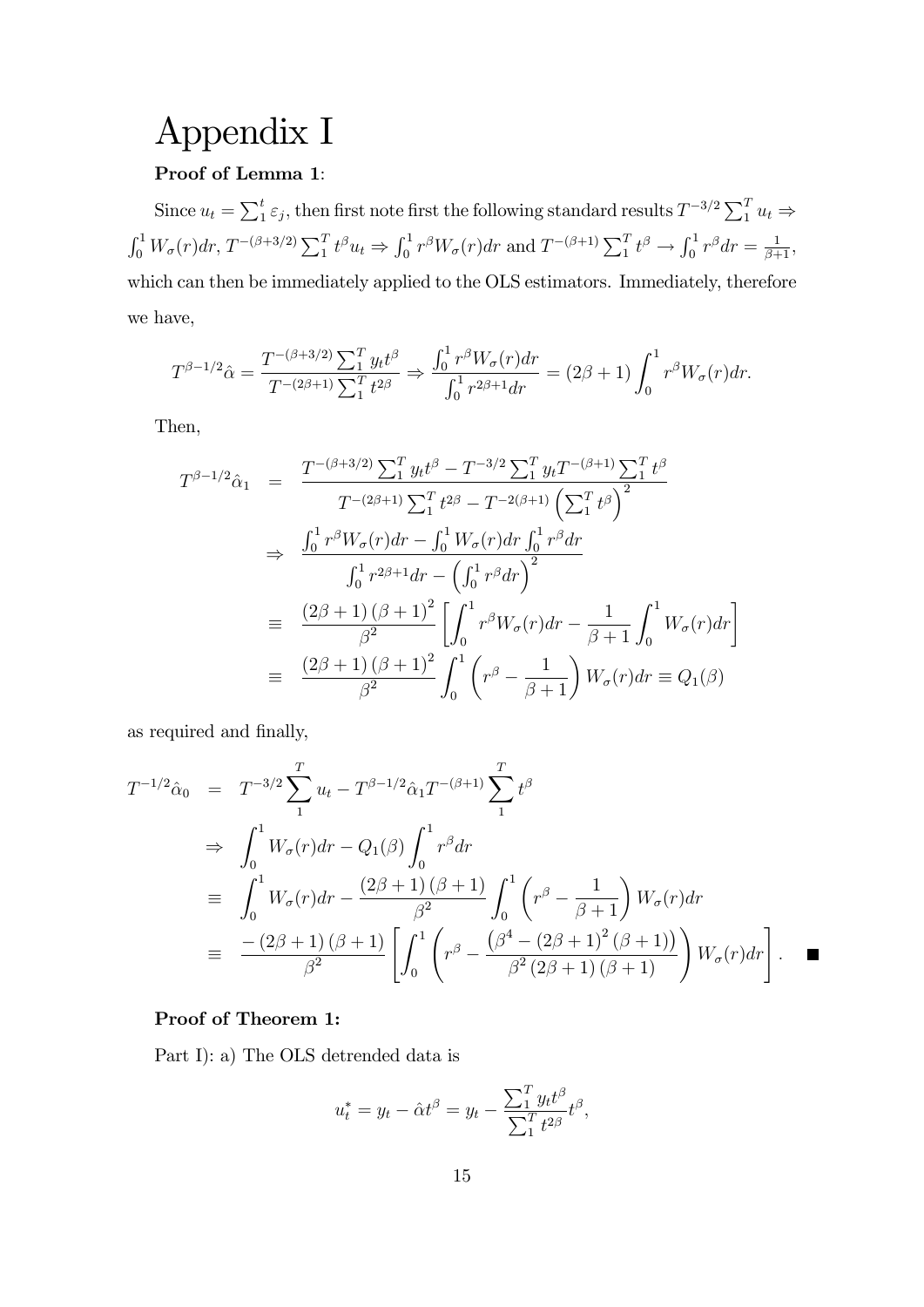so that when  $y_t := u_t = u_{t-1} + \varepsilon_t$ 

$$
\sum_{1}^{T} (u_{t-1}^{*})^{2} = \sum_{1}^{T} \left( u_{t-1} - \frac{\sum_{1}^{T} u_{t-1}(t-1)^{\beta}}{\sum_{1}^{T} (t-1)^{2\beta}} (t-1)^{\beta} \right)^{2}
$$

$$
= \sum_{1}^{T} u_{t-1}^{2} - \frac{\left( \sum_{1}^{T} u_{t-1}(t-1)^{\beta} \right)^{2}}{\sum_{1}^{T} (t-1)^{2\beta}}.
$$

Since,  $T^{-2} \sum_{1}^{T} u_{t-1}^2 \Rightarrow \int_0^1 W_\sigma^2(r) dr$ ,  $\lim_{T \to \infty} T^{-(2\beta+1)} \sum_{1}^{T} (t-1)^{2\beta} \rightarrow (2\beta+1)^{-1}$ and  $T^{-(\beta+3/2)}\sum_{1}^{T} u_{t-1}(t-1)^{\beta} \Rightarrow \int_{0}^{1} r^{\beta} W_{\sigma}(r) dr$  then

$$
T^{-2} \sum_{1}^{T} (u_{t-1}^{*})^{2} \Rightarrow \int_{0}^{1} W_{\sigma}^{2}(r) dr - (2\beta + 1) \left( \int_{0}^{1} r^{\beta} W_{\sigma}(r) dr \right)^{2}.
$$

Similarly, we have

$$
\sum_{1}^{T} u_{t}^{*} u_{t-1}^{*} = \sum_{1}^{T} \left( u_{t} - \frac{\sum_{1}^{T} u_{t} t^{\beta}}{\sum_{1}^{T} t^{2\beta}} t^{\beta} \right) \left( u_{t-1} - \frac{\sum_{1}^{T} u_{t-1} (t-1)^{\beta}}{\sum_{1}^{T} (t-1)^{2\beta}} (t-1)^{\beta} \right)
$$
\n
$$
= \sum_{1}^{T} u_{t} u_{t-1} + \frac{\left( \sum_{1}^{T} u_{t} t^{\beta} \right) \left( \sum_{1}^{T} u_{t-1} (t-1)^{\beta} \right) \sum_{1}^{T} t^{\beta} (t-1)^{\beta}}{\sum_{1}^{T} t^{2\beta} \sum_{1}^{T} (t-1)^{2\beta}} - \frac{\left( \sum_{1}^{T} u_{t} (t-1)^{\beta} \right) \left( \sum_{1}^{T} u_{t-1} (t-1)^{\beta} \right)}{\sum_{1}^{T} (t-1)^{2\beta}} - \frac{\left( \sum_{1}^{T} u_{t-1} t^{\beta} \right) \left( \sum_{1}^{T} u_{t} t^{\beta} \right)}{\sum_{1}^{T} t^{2\beta}}.
$$

Consequently, using

$$
T^{-2} \sum_{1}^{T} u_t u_{t-1} = T^{-2} \left( \sum_{1}^{T} u_{t-1}^2 + \sum_{1}^{T} \varepsilon_t u_{t-1} \right) = T^{-2} \sum_{1}^{T} u_{t-1}^2 + o_p(1)
$$
  

$$
\Rightarrow \int_0^1 W_\sigma^2(r) dr,
$$
 (13)

as well as

$$
T^{-(\beta+3/2)} \sum_{1}^{T} u_t (t-1)^{\beta} = T^{-(\beta+3/2)} \sum_{1}^{T} u_{t-1} (t-1)^{\beta} + o_p(1)
$$
  

$$
\Rightarrow \int_0^1 r^{\beta} W_{\sigma}(r) dr,
$$
 (14)

and similar for  $T^{-(\beta+3/2)}\sum_{1}^{T} u_{t-1}t^{\beta}$ , and  $\lim_{T\to\infty} T^{-(2\beta+1)}\sum_{1}^{T} t^{\beta}(t-1)^{\beta} = (2\beta+1)^{-1}$ , then we have,

$$
T^{-2} \sum_{1}^{T} u_t^* u_{t-1}^* \Rightarrow \int_0^1 W_\sigma^2(r) dr - (2\beta + 1) \left( \int_0^1 r^\beta W_\sigma(r) dr \right)^2.
$$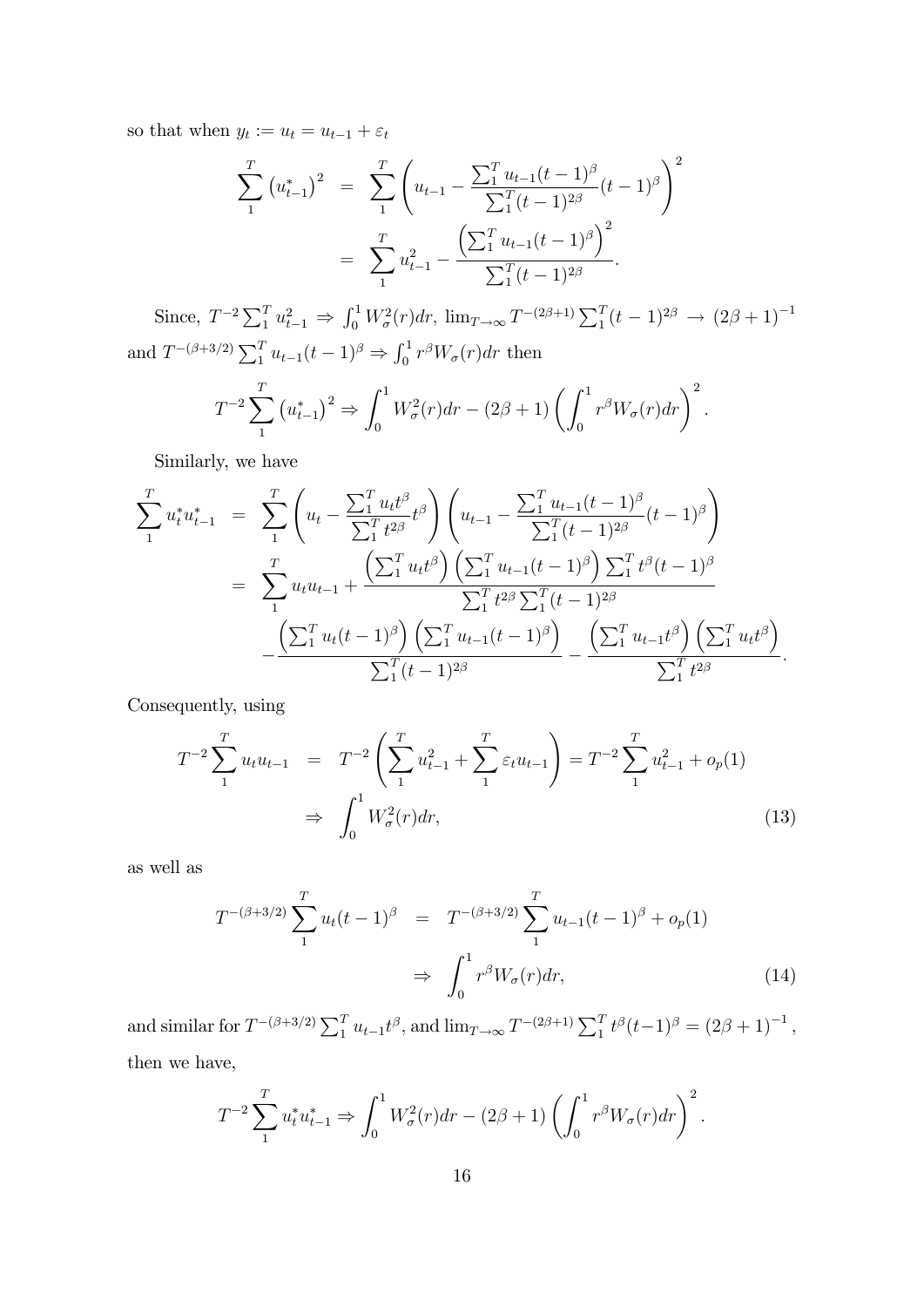(b) Since Kullback-Leibler divergence is defined as  $KL = E[LR]$ , where

$$
LR = \frac{1}{2\sigma^2} \left[ \left( \rho^2 - 1 \right) \sum_{1}^{T} \left( u_t^* \right)^2 - 2 \left( \rho - 1 \right) \sum_{1}^{T} u_t^* u_{t-1}^* \right],
$$

and expectations are taken under the unit root null. Consequently, since  $T^{-2} \sum_{1}^{T} (u_t^*)^2$ and  $T^{-2} \sum_{1}^{T} u_t^* u_{t-1}^*$  have the same asymptotic representation, then we have

$$
T^{-2}LR \Rightarrow \frac{1}{2} \left[ (1 - \rho)^2 \left( \int_0^1 W^2(r) dr - (2\beta + 1) \left( \int_0^1 r^{\beta} W(r) dr \right)^2 \right) \right],
$$

or letting  $\rho = 1 - c/T$ ,

$$
LR \Rightarrow \frac{c^2}{2} \left[ \int_0^1 W^2(r) dr - (2\beta + 1) \left( \int_0^1 r^\beta W(r) dr \right)^2 \right].
$$

Since,

$$
E\left[\int_0^1 W^2(r)dr\right] = \frac{1}{2},
$$

and

$$
E\left[\left(\int_0^1 r^\beta W(r) dr\right)^2\right] = E\left[\int_0^1 r^\beta W(r) dr \int_0^1 r^s W(s) ds\right]
$$
  

$$
= E\left[\int_0^1 \int_0^1 r^\beta s^\beta W(r) W(s) ds dr\right]
$$
  

$$
= \int_0^1 r^\beta \int_0^r s^{\beta+1} ds dr + \int_0^1 r^{\beta+1} \int_0^r s^\beta ds dr
$$
  

$$
= \frac{2}{(\beta+2)(2\beta+3)},
$$

since  $E[W(r)W(s)] = \min[r, s]$ , and so,

$$
KL = \frac{c^2}{2} \left[ \frac{1}{2} - \frac{2(2\beta + 1)}{(2\beta + 3)(\beta + 2)} \right],
$$

which when rearranged gives the expression as in the statement of the Theorem.

For the information measures, we have, immediately that Fisher information is

$$
I_1 = CI_{1|\sigma^2} = \lim_{T \to \infty} E\left[\frac{1}{2}T^{-2} \sum_{1}^{T} (u_{t-1}^*)^2\right]
$$
  
= 
$$
E\left[\int_0^1 W^2(r)dr - (2\beta + 1)\left(\int_0^1 r^\beta W(r)dr\right)^2\right] = \left[\frac{1}{2} - \frac{2(2\beta + 1)}{(2\beta + 3)(\beta + 2)}\right].
$$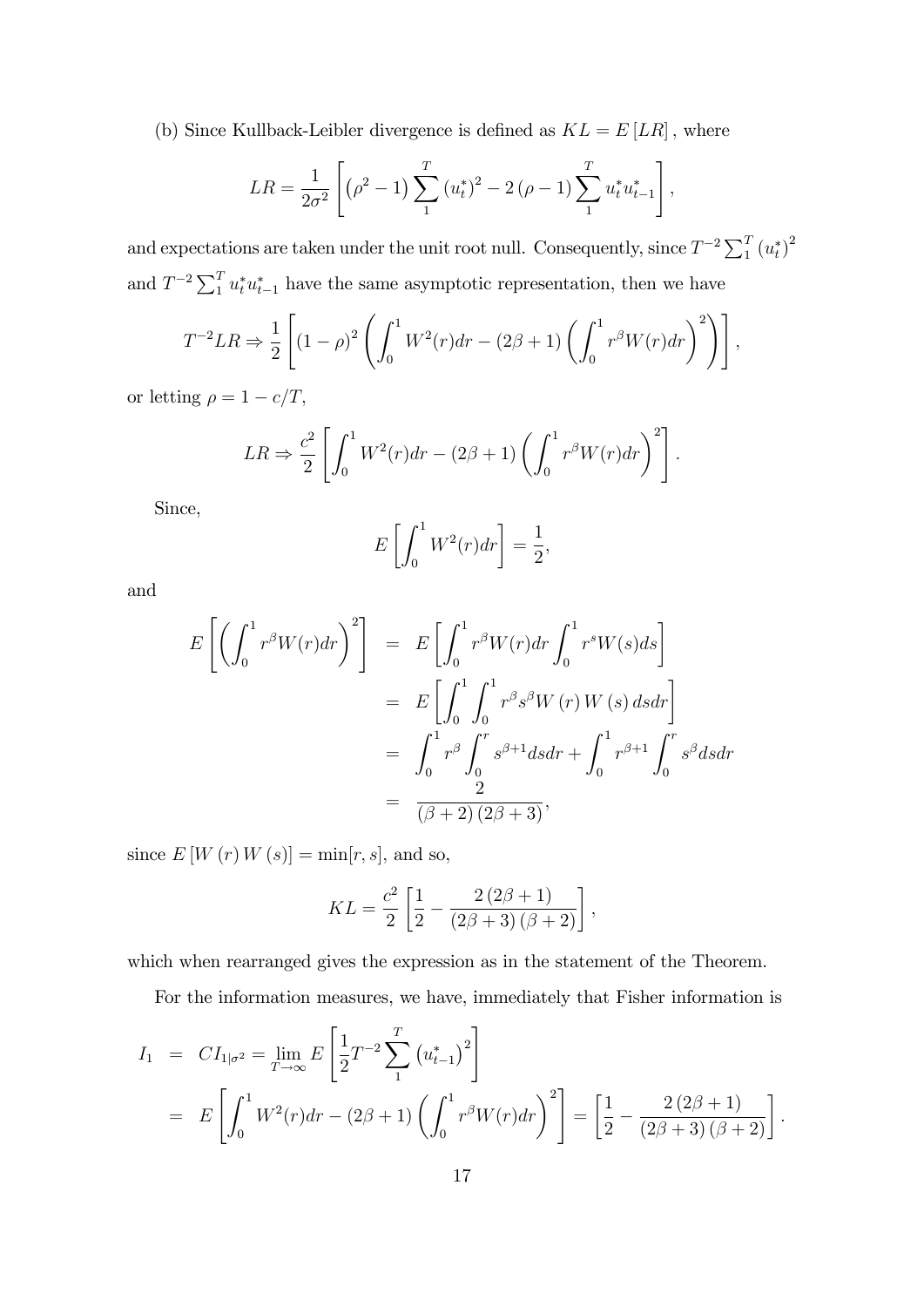(c) Immediate from the definition of  $KL^*$ .

#### Part II)

a) For  $M_2$  and with  $y_t = u_t$  we have

$$
u_t^+ = u_t - \hat{\alpha}_0 - \hat{\alpha}_1 t^\beta,
$$

where  $\hat{\alpha}_0$  and  $\hat{\alpha}_0$  are defined above. Using well known results for the simplest OLS regression, we define

$$
\tilde{u}_t = u_t - T^{-1} \sum_{1}^{T} u_t
$$
 and  $\tilde{t} = t^{\beta} - T^{-1} \sum_{1}^{T} t^{\beta}$ ,

so that we can write

$$
\hat{\alpha}_1 = \frac{\sum_1^T \tilde{u}_t \tilde{t}}{\sum_1^T \tilde{t}^2} \quad \text{and} \quad u_t^+ = \tilde{u}_t - \frac{\sum_1^T \tilde{u}_t \tilde{t}}{\sum_1^T \tilde{t}^2} \tilde{t},
$$

so that

$$
\sum_{1}^{T} (u_t^{\dagger})^2 = \sum_{1}^{T} \left(\tilde{u}_t - \frac{\sum_{1}^{T} \tilde{u}_t \tilde{t}}{\sum_{1}^{T} \tilde{t}^2} \tilde{t}\right)^2 = \sum_{1}^{T} \tilde{u}_t^2 - \frac{\left(\sum_{1}^{T} \tilde{u}_t \tilde{t}\right)^2}{\sum_{1}^{T} \tilde{t}^2}.
$$

Using results found in the proof of  $(a)$ , we first find

$$
T^{-2} \sum_{1}^{T} \tilde{u}_{t}^{2} = T^{-2} \sum_{1}^{T} u_{t}^{2} - T^{-3} \left( \sum_{1}^{T} u_{t} \right)^{2}
$$

$$
\Rightarrow \int_{0}^{1} W_{\sigma}(r)^{2} dr - \left( \int_{0}^{1} W_{\sigma}(r) dr \right)^{2} . \tag{15}
$$

Also we have

$$
T^{-(\beta+3/2)} \sum_{1}^{T} \tilde{u}_{t} \tilde{t} = T^{-(\beta+3/2)} \sum_{1}^{T} \left( u_{t} - T^{-1} \sum_{1}^{T} u_{t} \right) \left( t^{\beta} - T^{-1} \sum_{1}^{T} t^{\beta} \right)
$$
  

$$
= T^{-(\beta+3/2)} \sum_{1}^{T} t^{\beta} u_{t} - T^{-(\beta+1)} \sum_{1}^{T} t^{\beta} T^{-3/2} \sum_{1}^{T} u_{t}
$$
  

$$
\Rightarrow \int_{0}^{1} r^{\beta} W_{\sigma}(r) dr - \frac{1}{\beta+1} \int_{0}^{1} W_{\sigma}(r) dr, \qquad (16)
$$

while

$$
T^{-(2\beta+1)}\sum_{1}^{T} \tilde{t}^{2} = T^{-(2\beta+1)}\sum_{1}^{T} \left(t^{\beta} - T^{-1}\sum_{1}^{T} t^{\beta}\right)^{2} \to \frac{(2\beta+1)\left(\beta+1\right)^{2}}{\beta^{2}}.\tag{17}
$$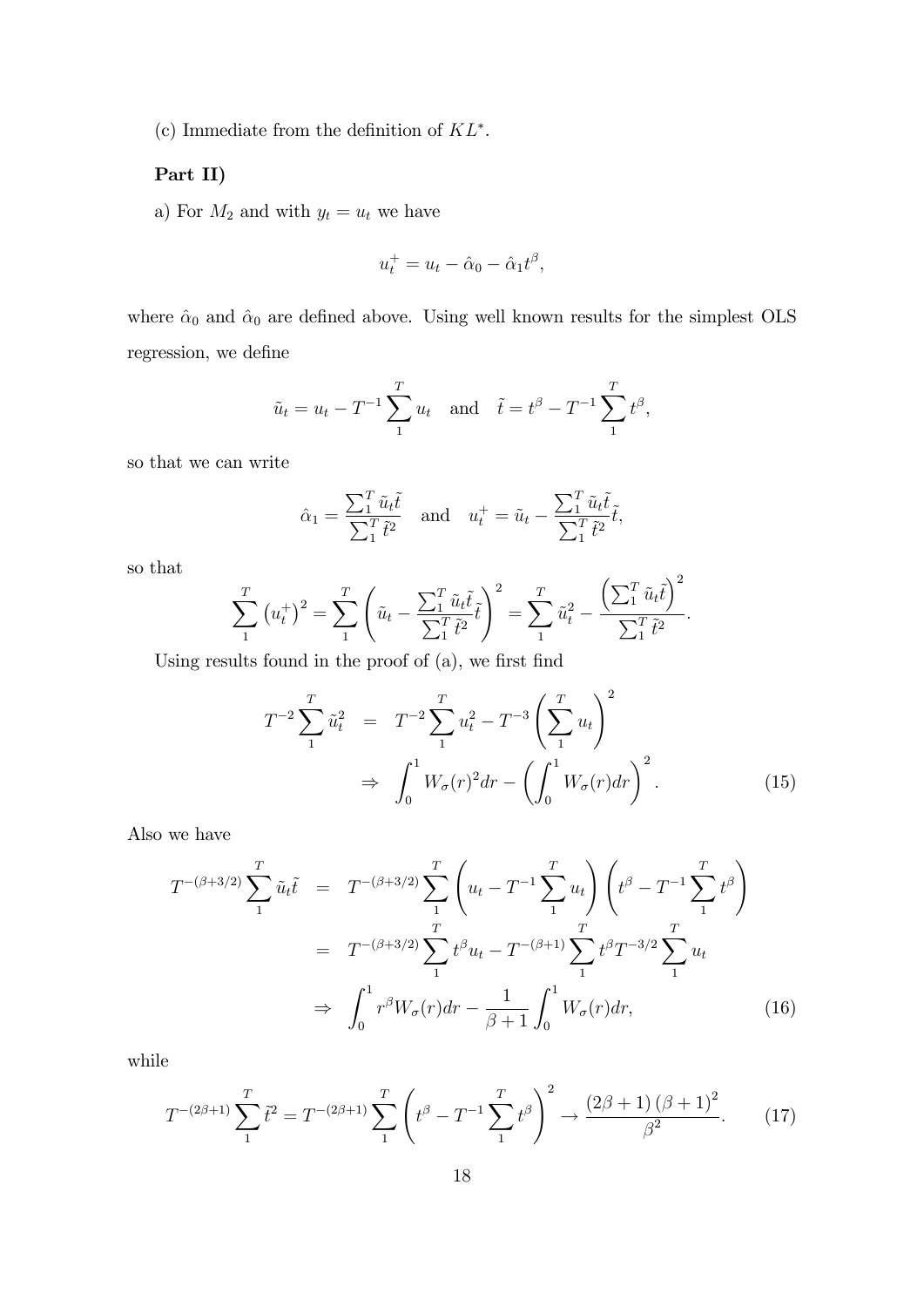Consequently, combining (15), (16) and (17), we have

$$
T^{-2} \sum_{1}^{T} (u_{t}^{+})^{2} \Rightarrow \int_{0}^{1} W_{\sigma}(r)^{2} dr - \left(\int_{0}^{1} W_{\sigma}(r) dr\right)^{2} -\frac{(2\beta + 1)(\beta + 1)^{2}}{\beta^{2}} \left[\int_{0}^{1} r^{\beta} W_{\sigma}(r) dr - \frac{1}{\beta + 1} \int_{0}^{1} W_{\sigma}(r) dr\right]^{2} -\left\{\int_{0}^{1} W_{\sigma}(r)^{2} dr - \left(1 + \frac{2\beta + 1}{\beta^{2}}\right) \left(\int_{0}^{1} W_{\sigma}(r) dr\right)^{2} -\frac{(2\beta + 1)(\beta + 1)^{2}}{\beta^{2}} \left(\int_{0}^{1} r^{\beta} W_{\sigma}(r) dr\right)^{2} +\frac{2(2\beta + 1)(\beta + 1)}{\beta^{2}} \int_{0}^{1} r^{\beta} W_{\sigma}(r) dr \int_{0}^{1} W_{\sigma}(r) dr \Bigg\}.
$$
\n(18)

Once again it is straight forward to show that  $T^{-2} \sum_{1}^{T} u_t^+ u_{t-1}^+$  has the same asymptotic limit, via

$$
\sum_{1}^{T} u_t^+ u_{t-1}^+ = \sum_{1}^{T} \left( \tilde{u}_t - \frac{\sum_{1}^{T} \tilde{u}_t \tilde{t}^{\beta}}{\sum_{1}^{T} \tilde{t}^{2\beta}} \tilde{t}^{\beta} \right) \left( \tilde{u}_{t-1} - \frac{\sum_{1}^{T} \tilde{u}_{t-1} (\tilde{t}_{-1})^{\beta}}{\sum_{1}^{T} (\tilde{t}_{-1})^{2\beta}} (\tilde{t}_{-1})^{\beta} \right),
$$

where  $\tilde{t}_{-1} = (t-1)^{\beta} - T^{-1} \sum_{1}^{T} t^{\beta}$ , and using the results in equations (13) and (14), above.

Again, to calculate Kullback-Leibler divergence, we require  $\lim_{T\to\infty} E\left[\frac{T^{-2}}{\sigma^2}\right]$  $\frac{1}{\sigma^2} \sum_{1}^{T} (u_t^+)^2$ . As above, we have

$$
E\left[\int_0^1 W(r)^2 dr\right] = \frac{1}{2}, \quad E\left[\left(\int_0^1 r^\beta W(r) dr\right)^2\right] = \frac{2}{(2\beta + 3)(\beta + 2)} \quad \text{and also}
$$

$$
E\left[\left(\int_0^1 W(r) dr\right)^2\right] = \frac{1}{3}.
$$

For the remaining expectation, consider

$$
\lim_{T \to \infty} E\left[ \left( T^{-(\beta+3/2)} \sum_{1}^{T} t^{\beta} u_t \right) \left( T^{-(\gamma+3/2)} \sum_{1}^{T} t^{\gamma} u_t \right) \right] = E\left[ \int_0^1 r^{\beta} W(r) dr \int_0^1 r^{\gamma} W(r) dr \right].
$$
\n(19)

We can write  $\sum_{1}^{T} t^{\beta} u_t \sum_{1}^{T} t^{\gamma} u_t = \sum_{t,s=1}^{T} t^{\beta} s^{\gamma} u_t u_s$ , so that noting that  $E[u_t u_s] =$  $\min[s, t]$ , we have

$$
T^{-(\beta+\gamma+3)}E\left[\sum_{1}^{T}t^{\beta}u_{t}\sum_{1}^{T}t^{\gamma}u_{t}\right] = T^{-(\beta+\gamma+3)}\left(\sum_{t=1}^{T}\sum_{s=1}^{t}t^{\beta}s^{\gamma+1} + \sum_{t=1}^{T}\sum_{s=t+1}^{T}t^{\beta+1}s^{\gamma}\right)
$$
  
= 
$$
T^{-(\beta+\gamma+3)}\left(\sum_{t=1}^{T}\frac{t^{\beta+\gamma+2}}{\gamma+2} + \sum_{t=1}^{T}\frac{t^{\beta+1}}{\gamma+1}\left[T^{\gamma+1}-t^{\gamma+1}\right]\right),
$$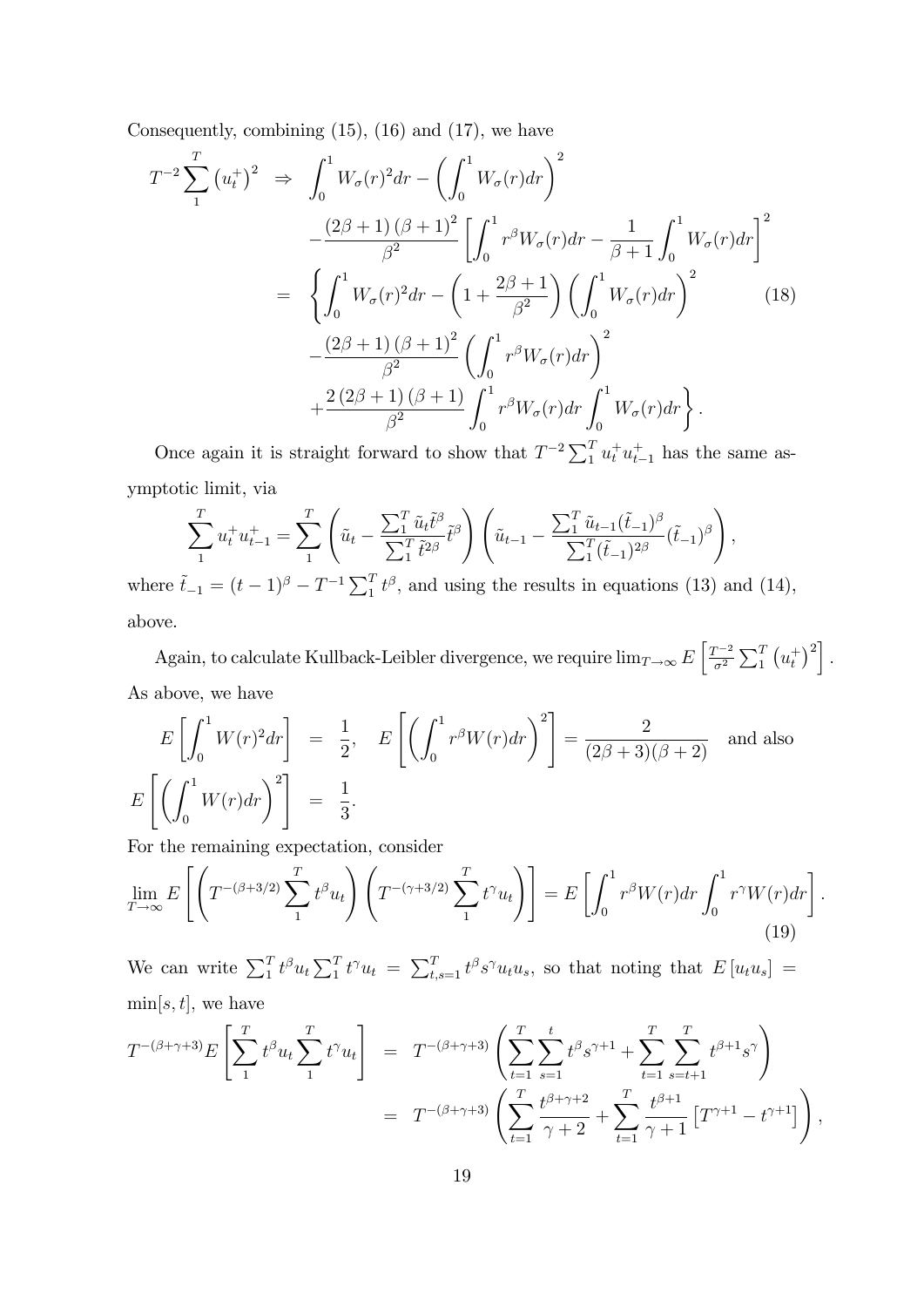and then

$$
\lim_{T \to \infty} T^{-(\beta + \gamma + 3)} E\left[\sum_{1}^{T} t^{\beta} u_t \sum_{1}^{T} t^{\gamma} u_t\right] = \frac{\gamma + \beta + 4}{(\beta + 2)(\gamma + 2)(\beta + \gamma + 3)}.
$$
 (20)

Consequently, we have

$$
KL^{+} = \lim_{T \to \infty} E\left[\frac{1}{2\sigma^2} \left[ \left(\rho^2 - 1\right) \sum_{t=1}^{T} \left(u_t^{+}\right)^2 - 2\left(\rho - 1\right) \sum_{t=1}^{T} u_t^{+} u_{t-1}^{+} \right] \right],
$$

so that with  $\rho = (1 - c/T)$ , and using both (19) and (20) in (18) we have

$$
KL^{+} = \frac{c^{2}}{2}E\left[\int_{0}^{1} W(r)^{2} dr - \left(1 + \frac{2\beta + 1}{\beta^{2}}\right) \left(\int_{0}^{1} W(r) dr\right)^{2} \left(\int_{0}^{1} W(r) dr\right)^{2} - \frac{(2\beta + 1)(\beta + 1)^{2}}{\beta^{2}} \left(\int_{0}^{1} r^{\beta} W_{\sigma}(r) dr\right)^{2} - \frac{2(2\beta + 1)(\beta + 1)}{\beta^{2}} \int_{0}^{1} r^{\beta} W_{\sigma}(r) dr \int_{0}^{1} W_{\sigma}(r) dr \right]
$$
  
\n
$$
= \frac{c^{2}}{2} \left(\frac{1}{2} - \frac{1}{3} \left(1 + \frac{2\beta + 1}{\beta^{2}}\right) - \frac{2(2\beta + 1)(\beta + 1)^{2}}{\beta^{2}(2\beta + 3)(\beta + 2)}\right)
$$
  
\n
$$
+ \frac{c^{2}}{2} \left(\frac{2(2\beta + 1)(\beta + 1)}{\beta^{2}} \frac{\beta + 4}{2(\beta + 2)(\beta + 3)}\right)
$$
  
\n
$$
= \frac{c^{2}(2\beta^{2} + \beta + 5)}{12(\beta + 3)(2\beta + 3)}.
$$

Moreover, by arguments almost identical to those given above in the proof of Part I; for  $M_2$  we have

$$
I_1^+ = CI_{1|\sigma^2} = \lim_{T \to \infty} E\left[T^{-2} \sum_{t=1}^T \left(u_{t-1}^+\right)^2\right] = \frac{\left(2\beta^2 + \beta + 5\right)}{6\left(\beta + 3\right)\left(2\beta + 3\right)}.
$$

(c) Immediate from the definition of  $KL^+$ .  $\qquad \qquad \blacksquare$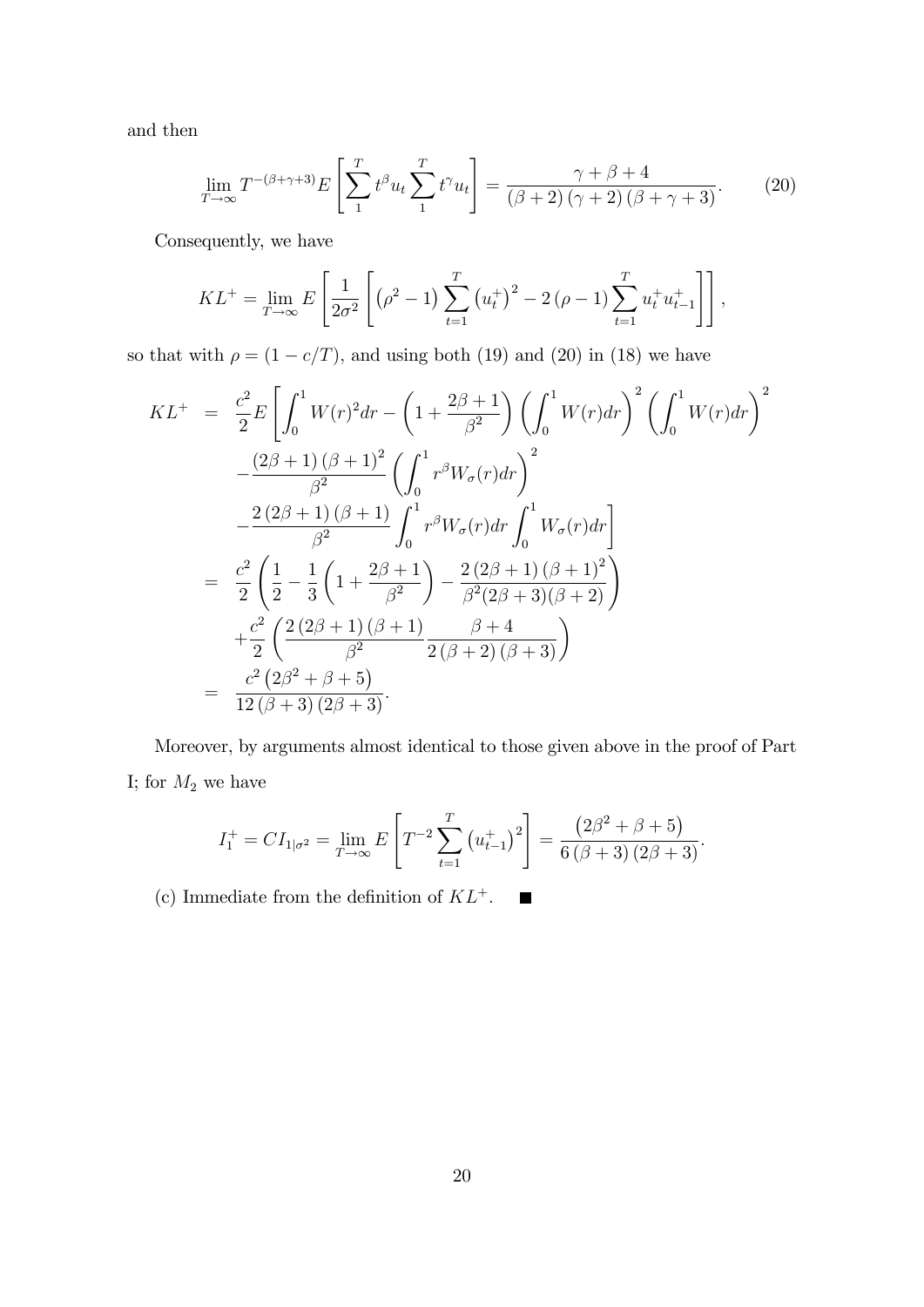# Appendix II

|                             |          |        | $M_1$ |              |           |                |          | $M_2$ |              |           | Pure<br>AR(1) |
|-----------------------------|----------|--------|-------|--------------|-----------|----------------|----------|-------|--------------|-----------|---------------|
| $\beta$<br>$\boldsymbol{c}$ | $\theta$ | $-0.5$ | T     | $\mathbf{1}$ | $\beta^*$ | $\overline{0}$ | $-0.5$   | T     | $\mathbf{1}$ | $\beta^+$ |               |
| $1\,$                       | .080     | .080   | .080  | .052         | .053      | .079           | .077     | .076  | .054         | .054      | .080          |
| $\overline{2}$              | .121     | .122   | .121  | .062         | .062      | .119           | $.115$   | .116  | .061         | .061      | .122          |
| $\sqrt{3}$                  | .172     | .178   | .174  | .074         | .075      | .169           | .154     | .167  | .073         | .073      | .178          |
| $\overline{4}$              | .234     | .244   | .236  | .095         | .094      | .225           | $.198\,$ | .226  | .093         | .093      | .246          |
| $5\,$                       | .300     | .321   | .317  | .114         | .115      | .298           | .258     | .289  | .109         | .109      | .323          |
| $\,6\,$                     | .365     | .416   | .406  | .143         | .145      | .365           | .311     | .353  | .141         | .141      | .417          |
| $\overline{7}$              | .457     | .520   | .508  | .178         | .178      | .448           | .373     | .434  | .169         | .169      | .520          |
| 8                           | .528     | .611   | .596  | .219         | .217      | .521           | .450     | .515  | .214         | .214      | .610          |
| $\boldsymbol{9}$            | .591     | .687   | .673  | .262         | .258      | .579           | .512     | .593  | .260         | .259      | .687          |
| 10                          | .668     | .770   | .754  | .326         | $.317\,$  | .658           | .569     | .654  | .296         | .297      | .771          |

**Table 1:** Power Envelopes for Models  $M_1$  and  $M_2$  with different trends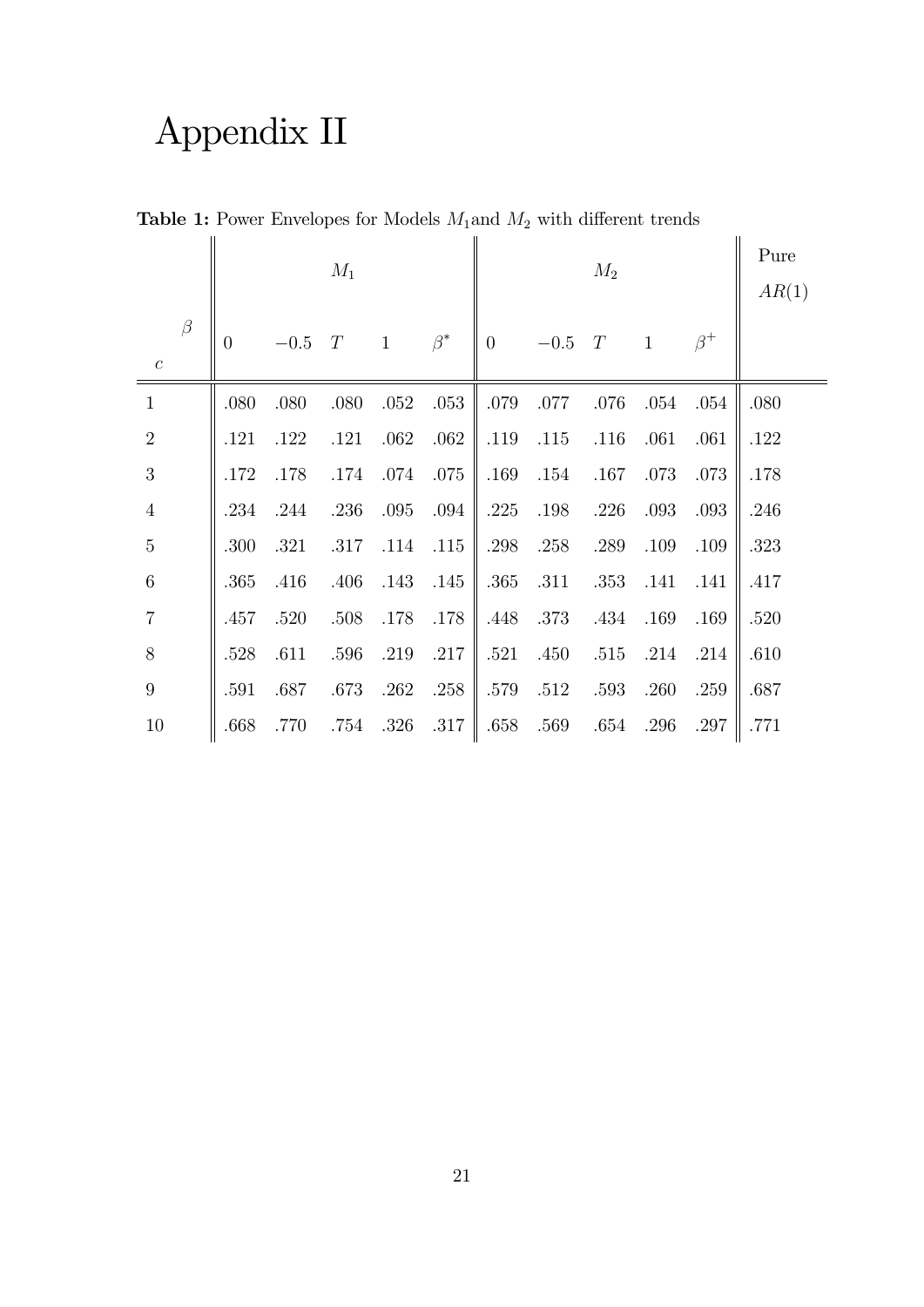

**Figure 1:** Plot of  $V[\hat{\rho}_1] \times 10000$  vs.  $\beta$ . Vertical line at  $\beta^* = (\sqrt{6} - 1)/2$ .